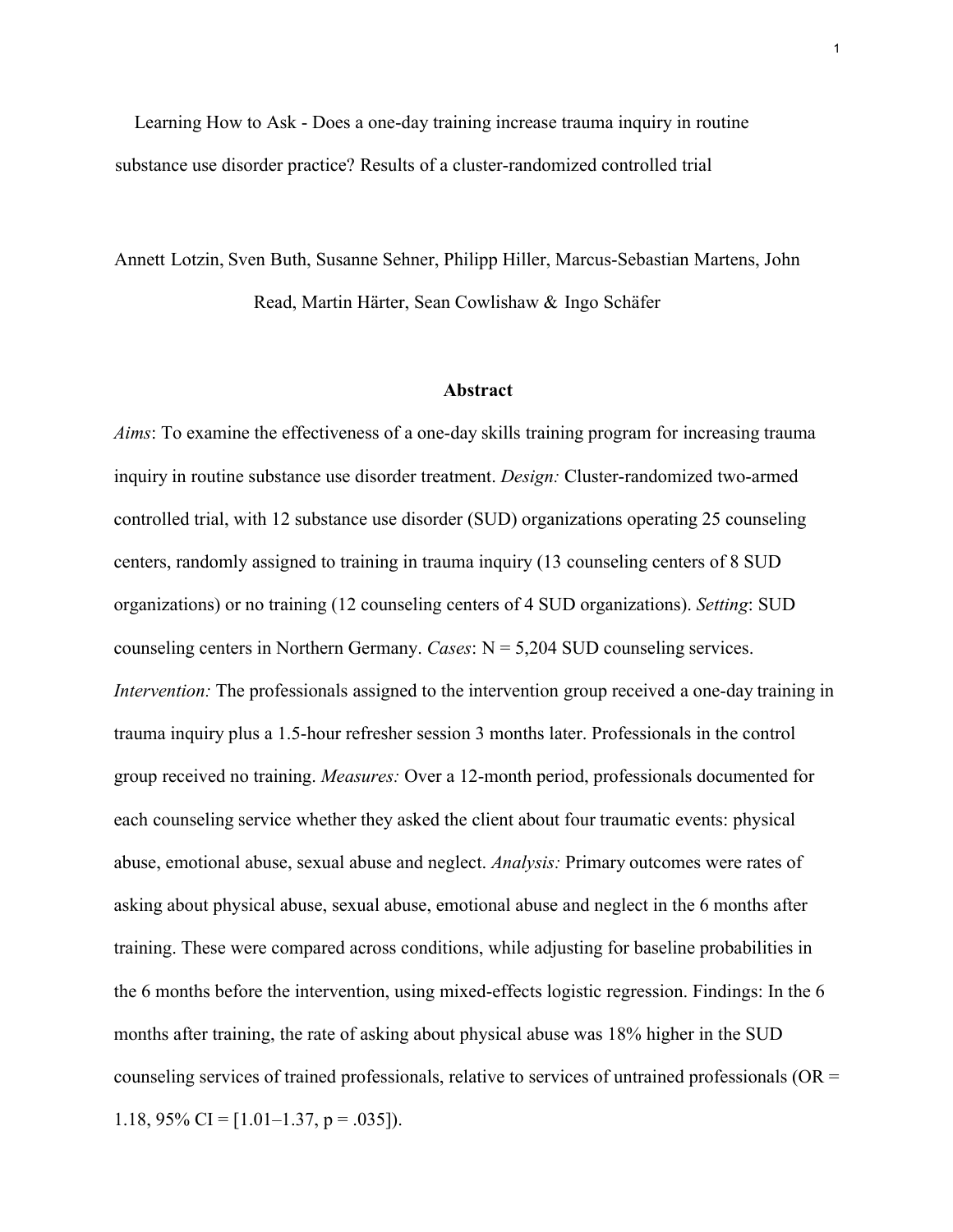No effect was found for asking about sexual abuse, emotional abuse and neglect. Conclusion: A one-day training program in trauma inquiry, combined with a brief refresher session, was effective in increasing inquiries about physical abuse in routine counseling practice. The training was ineffective in increasing inquiries about sexual abuse, emotional abuse and neglect. The effectiveness of a one-day training of trauma inquiry might be increased by a longer training, or by combining it with additional elements, such as ongoing supervision.

*Keywords:* abuse, neglect, violence, trauma-informed care, trauma inquiry, addiction, counseling, substance abuse, substance dependence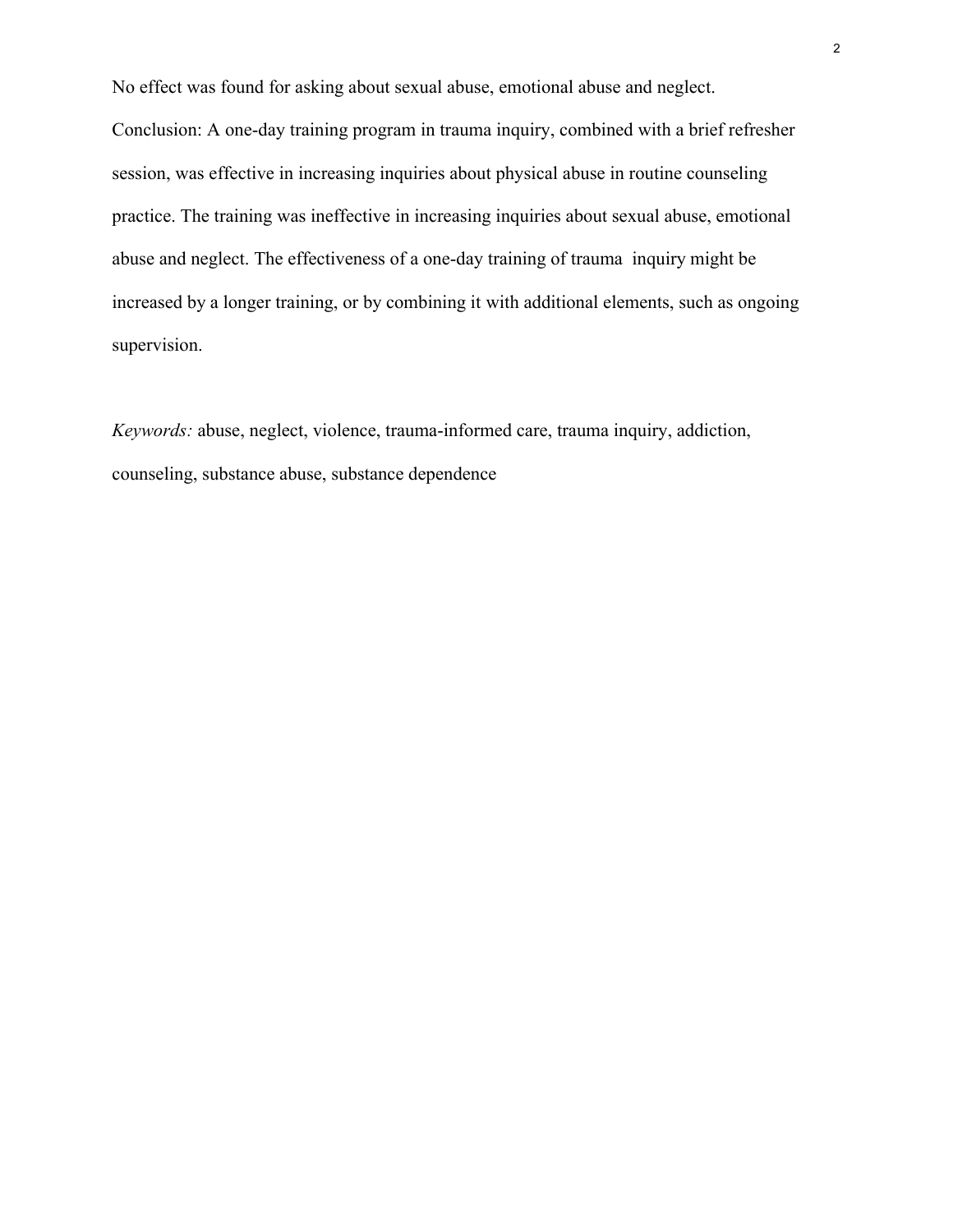# **1 Introduction**

Traumatic events in childhood, such as physical, sexual and emotional abuse, but also neglect, are universal public health problems that affect the lives of millions of people internationally (Stoltenborgh, Bakermans-Kranenburg, Alink, & van IJzendoorn, 2015). Exposure to childhood trauma is strongly associated with substance use disorders later in life (SUD; Kendler et al., 2000). For example, childhood sexual abuse predicts a five-fold increase in risk of developing alcohol abuse and a seven-fold increase in risk of illicit substance abuse in adulthood (Kendler et al., 2000). The higher the number of traumatic events, the higher the risk for SUD (Scheidell et al., 2017). Accordingly, traumatic events in childhood are highly prevalent among clients in SUD treatment (Huang, Schwandt, Ramchandani, George, & Heilig, 2012; Rosenkranz, Muller, & Henderson, 2014). One in two clients with alcohol dependence report at least one type of abuse or neglect in childhood, while one in three report physical abuse and one in four report sexual abuse (Huang et al., 2012). SUD clients exposed to traumatic events in childhood frequently present with increased SUD severity (Lown, Nayak, Korcha, & Greenfield, 2011) and higher numbers of comorbid mental disorders (Evren, Kural, & Cakmak, 2006; Kessler et al., 1997) when compared to SUD clients without trauma exposure. Given the higher severity of SUD in clients with childhood trauma, their treatment outcomes are also worse (Walitzer & Dearing, 2006).

Traumatic events in adulthood, such as physical or sexual abuse, are also highly prevalent in SUD clients (Farley, Golding, Young, Mulligan, & Minkoff, 2004) and predict greater SUD severity and poorer treatment outcomes. For example, it has been shown that adulthood trauma is related to earlier relapse (Farley et al., 2004) and more frequent drop out from treatment

(Thompson & Kingree, 1998).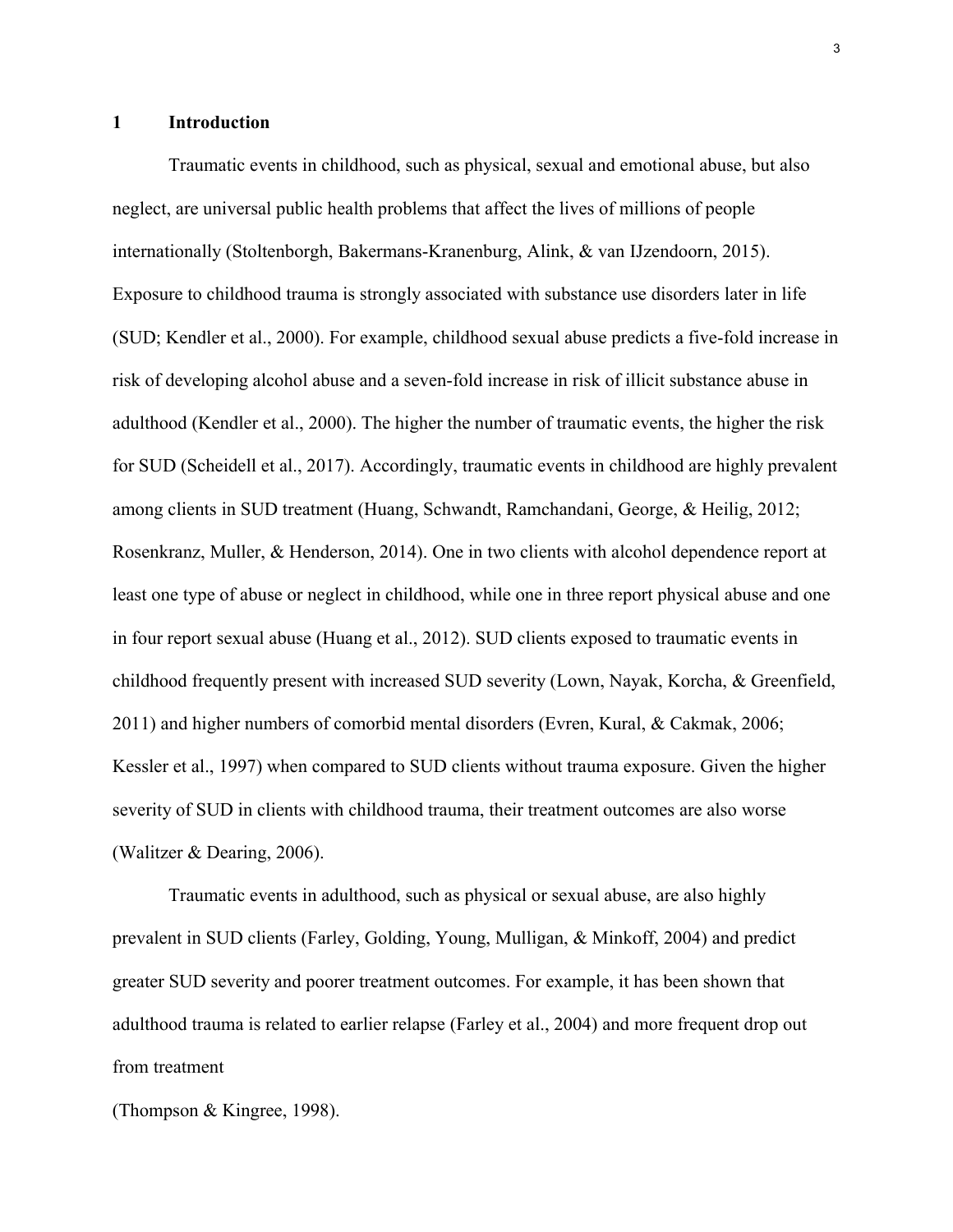Given the high prevalence of traumatic events in both childhood and adulthood for clients accessing SUD services, and the greater severity and complexity of health problems of clients that report such events, the detection of traumatic events seems important in SUD treatment settings. Identification of traumatic events may help to improve responses to the trauma-specific needs in clients with SUD (SAMSHA, 2014; p. 167), which may include the direct provision of interventions or referral to specialized services (Bateman, Henderson, & Kezelman, 2013). At present, however, traumatic events and trauma-specific needs are commonly undetected in clients of health care services (Read, Harper, Tucker, & Kennedy, 2018; Read, McGregor, Coggan, & Thomas, 2006), and most clients with a history of trauma do not receive trauma-informed care or evidence-based trauma-specific treatments (Rosner, Henkel, Ginkel, & Mestel, 2015). Studies suggest that health professionals frequently hesitate to ask their clients about such events because of fear of offending the client or exacerbating their psychological state (Sugg & Inui, 1992; Young, Read, Barker-Collo, & Harrison, 2001). In addition, many professionals lack key competences for inquiring about traumatic events (Lothian & Read, 2002; Salyers, Evans, Bond, & Meyer, 2004; Warne & McAndrew, 2005), whereby improvements in professionals' knowledge and skills in detecting traumatic events is extremely important.

Only a handful of training programs have been developed to improve the skills of health professionals in trauma-informed care, including inquiries about traumatic events (Courtois & Gold, 2009). The 'Learning How to Ask' training (Read and colleagues (2007) is one of such programs that equips health care professionals with basic information and skills for asking about, and responding to, reports of adverse and traumatic events, which are practiced subsequently in role plays. This training as been adapted for staff working in SUD health care in Germany ('Learning How to Ask' training; Lotzin et al., 2018).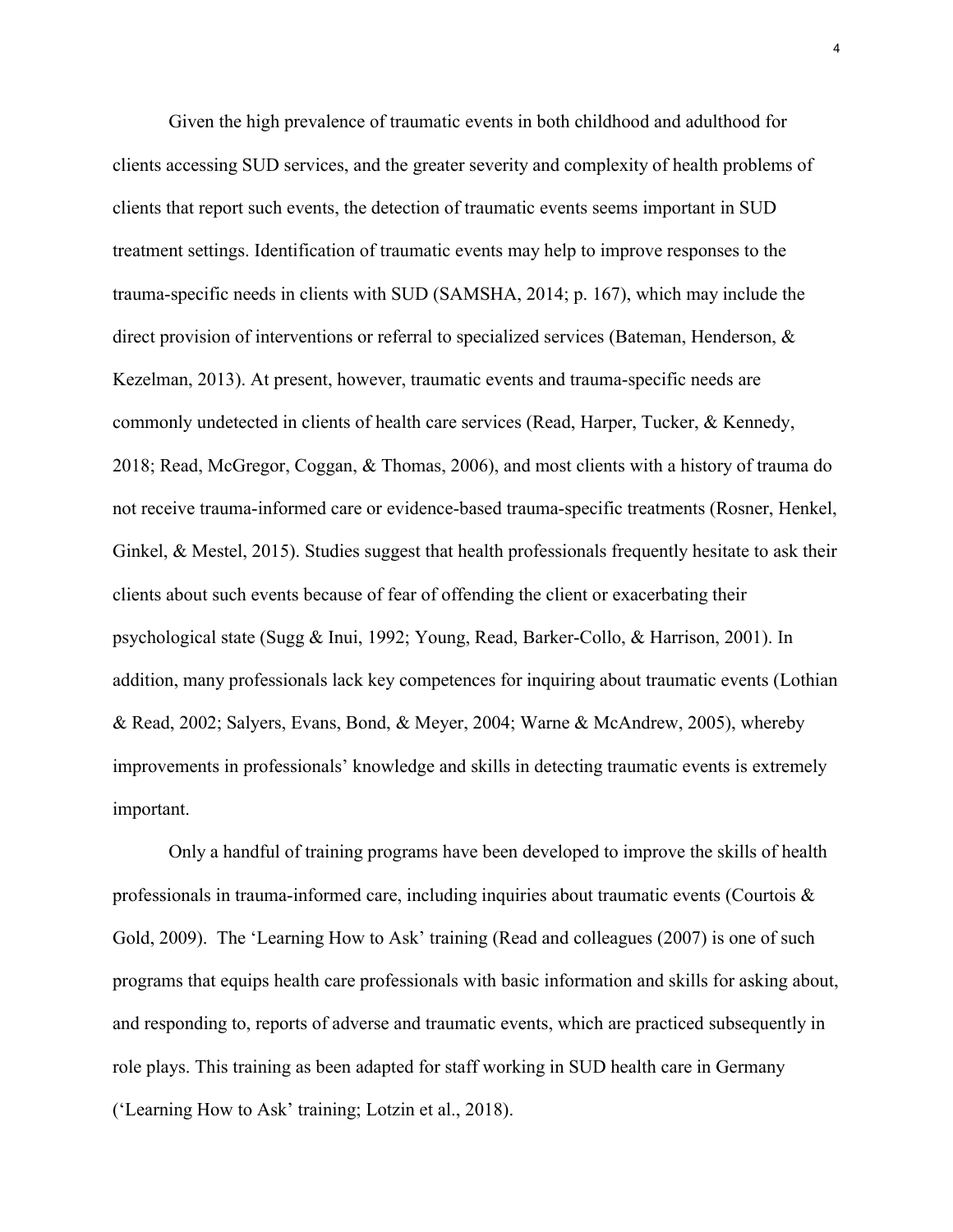Most of the available training programs have not been empirically evaluated, or have only been examined in small samples (Brown, Baker, & Wilcox, 2012; Cavanagh, New, & Read, 2004a; Donohoe, 2010). These studies provide preliminary evidence that brief training in trauma inquiry can enhance professionals' knowledge and skills in inquiring about traumatic events (Cavanagh, New, & Read, 2004b; Courtois & Gold, 2009; Currier & Briere, 2000; Read et al., 2007). By way of illustration, there is one randomized controlled trial that has evaluated the impacts of the Learning How to Ask' training on levels of inquiry about traumatic events (Lotzin et al., 2018). In order to assess inquiry, the professionals were asked before and after the intervention to retrospectively recall their overall level of their inquiry behaviors (e.g., 'How often did you ask your clients about physical abuse within the last 3 months?': 'never', 'sometimes', 'almost always', 'always'). The results of this cluster-randomized controlled trial supported the assertion that brief training can help to increase inquiries about abuse and neglect in the short-term (Lotzin et al., 2018).

The use of retrospective ratings to assess a behavior of interest is one of the most frequently used approaches to outcome measurement in studies of psychosocial interventions. However, this approach requires that the respondent can accurately recall behavior within the relevant time period, and is prone to biases related to anchoring effects, primacy and recency effects, and consistency of motivation (Kamper, Maher, & Mackay, 2009). In the current clusterrandomized controlled trial, we therefore aimed to evaluate the effectiveness of the 'Learning How to Ask' training for increasing inquiries about traumatic events through use of a more reliable measurement method. In particular, we had the unique opportunity in this study to integrate questions about health professionals' trauma inquiry behaviors in the routine client documentation of 25 substance use disorder centers in the German federal states of Schleswig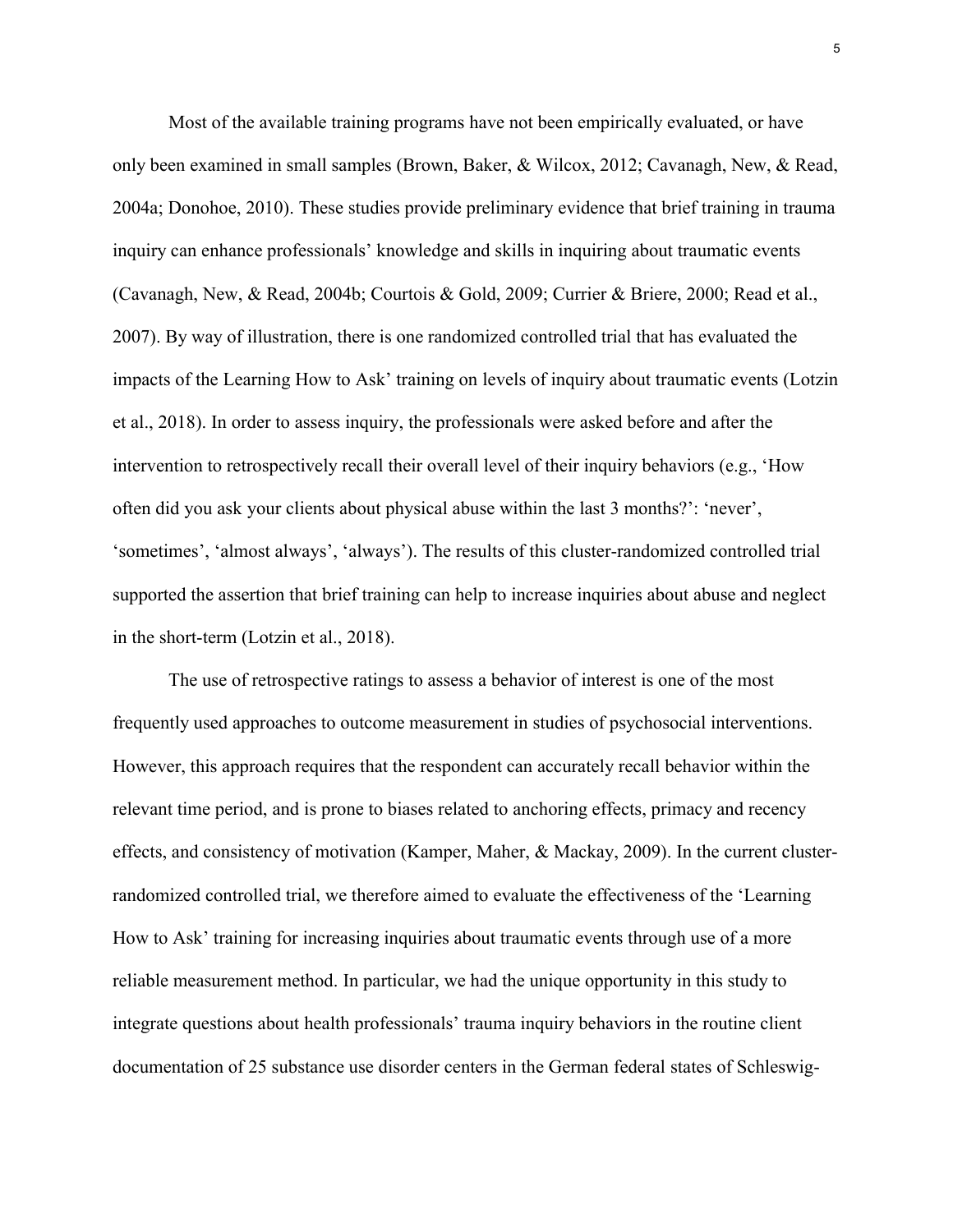Holstein and Hamburg. In these states, a software-based client documentation system, called BADO (Basic documentation in outpatient addiction care, www.bado.de), is used to document each SUD treatment that is conducted in all facilities that offer outpatient treatment for individuals with SUD. These SUD facilities provide counselling services for clients with abuse of legal substances, illegal substances, or both. By implementing questions into the BADO system of 25 SUD centers in Northern Germany, we were able to continuously document the professionals' inquiry behavior during routine SUD counseling practice over one year. All SUD professionals included in this study were instructed to document for each SUD counseling service whether they had asked the client about four types of traumatic events, including physical abuse, sexual abuse, emotional abuse and neglect. Analyses of professionals' inquiry behaviors on the basis of ratings of all SUD counseling services that were conducted across one year of routine SUD treatment have not been conducted before, and were expected to yield more reliable results relative to global and retrospective ratings.

# **2 Methods**

# *2.1 Design*

The study is a cluster-randomized trial design with two groups, and with randomization conducted at the level of the SUD counseling organization. The study was approved by the local ethics committee of the Medical Chamber of Hamburg.

#### *2.2 Sample*

SUD treatment centers were selected from a population of 58 outpatient SUD treatment facilities in Hamburg (Martens & Neumann-Runde, 2014) and 70 outpatient SUD treatment facilities in Schleswig-Holstein (Buth, Schütze, & Kalke, 2014) that provided services for clients with problems related to substance abuse, i.e., SUD counseling, rehabilitation, low-threshold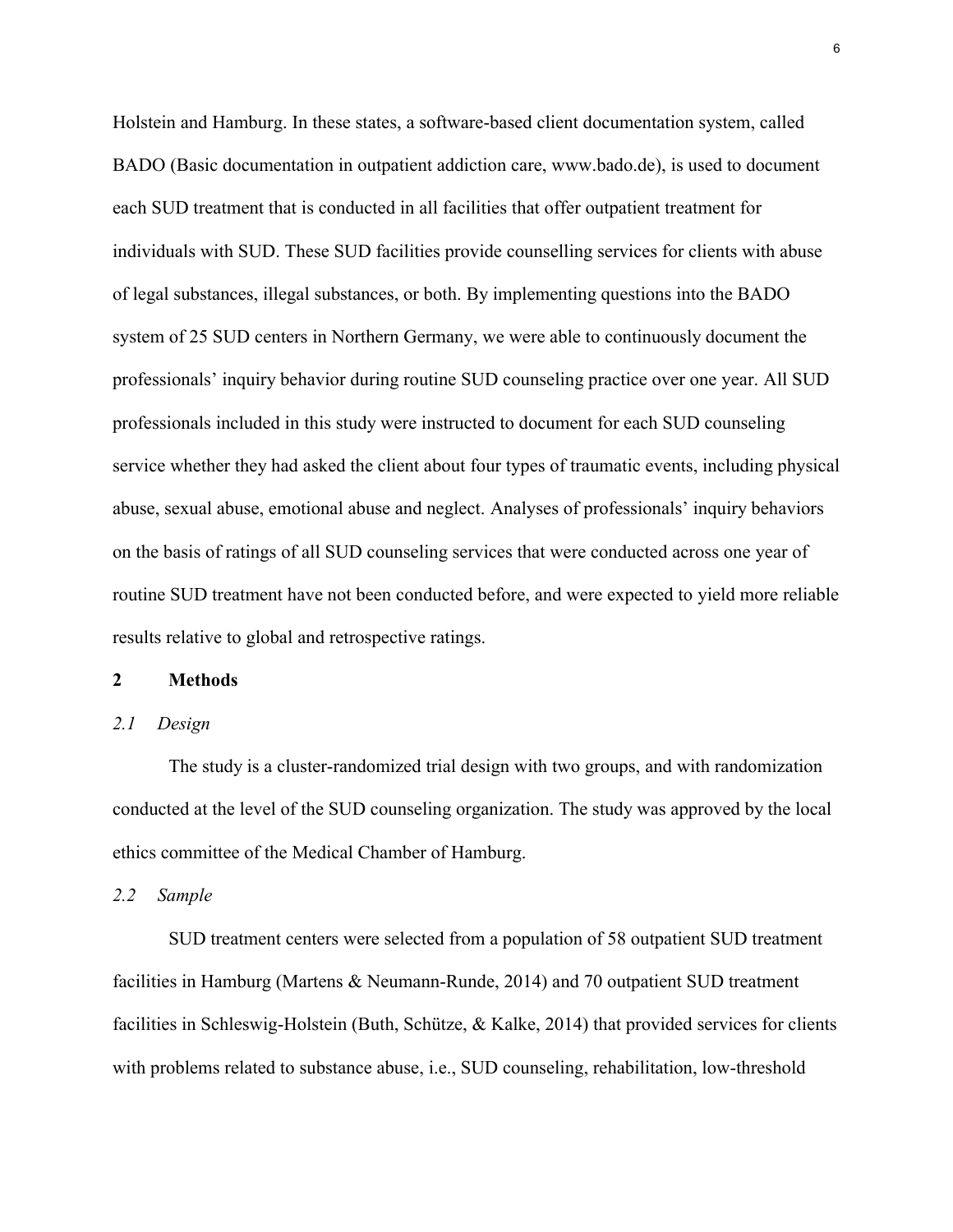interventions and/or maintenance treatment. SUD treatment centers were eligible for study inclusion if they (1) offered outpatient SUD counseling to assist clients in overcoming problems related to substance abuse and (2) if the head of the center provided written informed-consent. Counseling services (i.e., one session or a series of sessions for an individual client) were included in the study if (1) the counseling service lasted less than 6 months to avoid contamination with the training.

### *2.3 Intervention*

The one-day 'Learning How to Ask' training on trauma inquiry (Lotzin et al., 2018) includes eight 50-minute units covering the following topics:

- (1) Types and prevalence of traumatic events;
- (2) Effects of traumatic events on mental health;
- (3) Symptoms characterizing posttraumatic stress disorders;
- (4) Barriers to asking about traumatic events;
- (5) Basic rules of how to ask about traumatic events;
- (6) Basic rules of how to respond to reports of traumatic events;
- (7) Documentation of traumatic events; and
- (8) Trauma-related resources in the community

Professionals were encouraged to reflect upon their current practice of trauma inquiry.

Psychological barriers to inquiry were discussed and basic principles of asking and responding to disclosures of traumatic events were introduced and practiced through role-play. A more detailed description of the training can be found elsewhere (Lotzin et al., 2018). A brief 1.5-hour refresher training was offered 3 months later, which included discussion of experiences with trauma inquiry in routine practice, and rehearsal of basic principles of inquiry and response.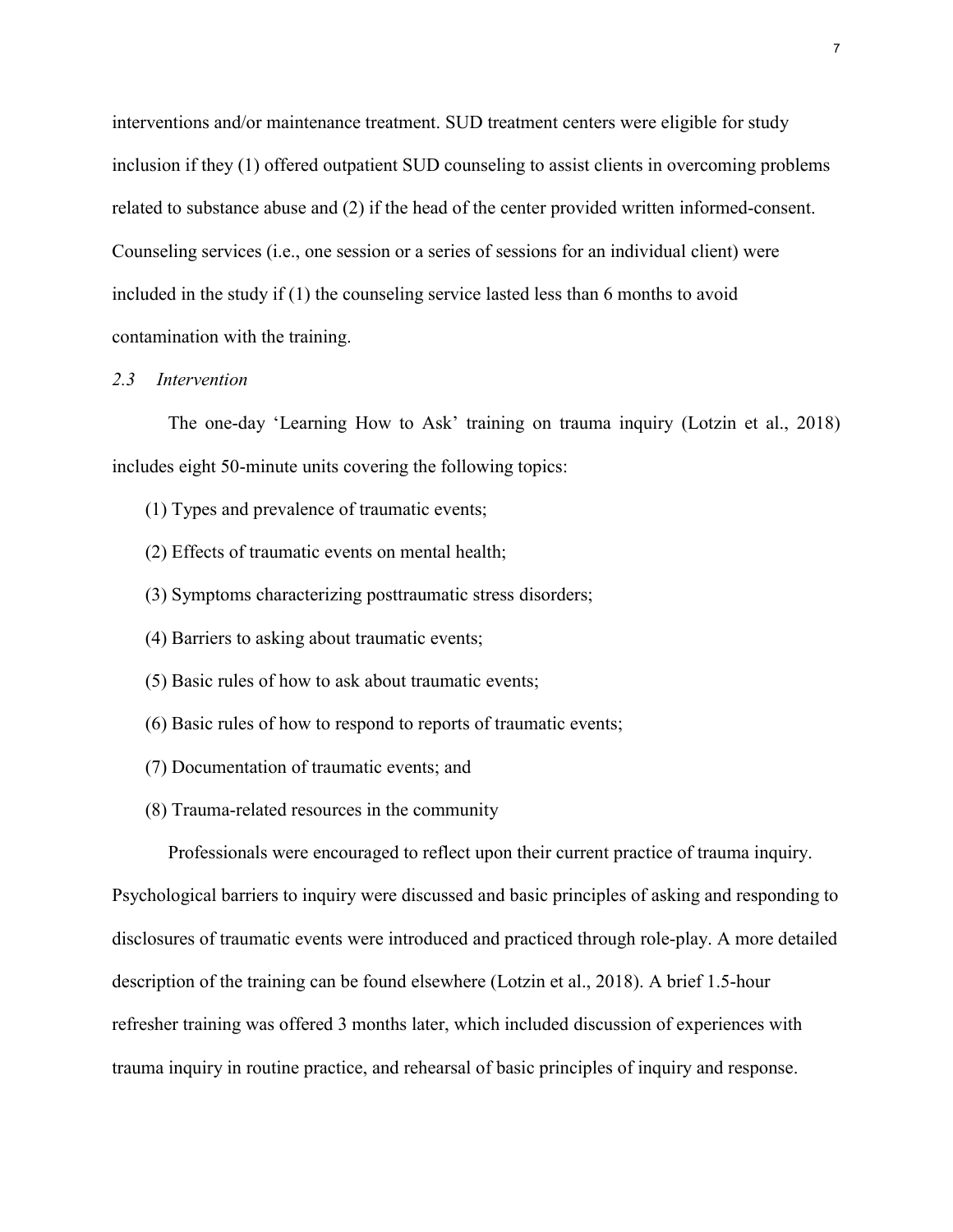### *2.4 Outcomes*

The primary outcomes were asking about four types of traumatic events (physical abuse, sexual abuse, emotional abuse, neglect) in the SUD counseling services across the 6 months after the training. As a SUD counseling service was defined as one session or a series of counseling sessions of one client, an inquiry in any of those sessions was counted as an inquiry.

We hypothesized that the rate of inquiries about the four types of traumatic events (considered as separate outcomes in one analysis) would be greater in the training group than in the control group. As a secondary outcome, we assessed the rate of asking about traumatic events in the SUD counseling services that were conducted during the time of training, i.e., started before the training but were not finished at the time of training.

Inquiries about traumatic events were measured using an electronic questionnaire, implemented in the routine documentation system of all participating centers (BADO, Basic documentation in the field of addiction, www.bado.de). The BADO incorporates the "German Core Item Set for documentation in the field of addiction treatment" (DHS, 2018), which is used in all German SUD facilities to document SUD treatment of all clients. All professionals working in SUD health care centers in Hamburg and Schleswig-Holstein are continuously trained in the administration of the BADO.

For this study, four items were integrated with the BADO interface to measure inquiry about four types of traumatic events: physical abuse, sexual abuse, emotional abuse and neglect. Four questions were asked: "Did the client experience [type of traumatic event]?" The response options comprised six categories: (1) "No"; (2) "Yes, in childhood (0-15 years)"; (3) "Yes, in adulthood (from 16 years)", (4) "Yes, in both childhood and adulthood"; (5) "Client does not want to provide specific information"; and (6) "Not asked". For current analyses the response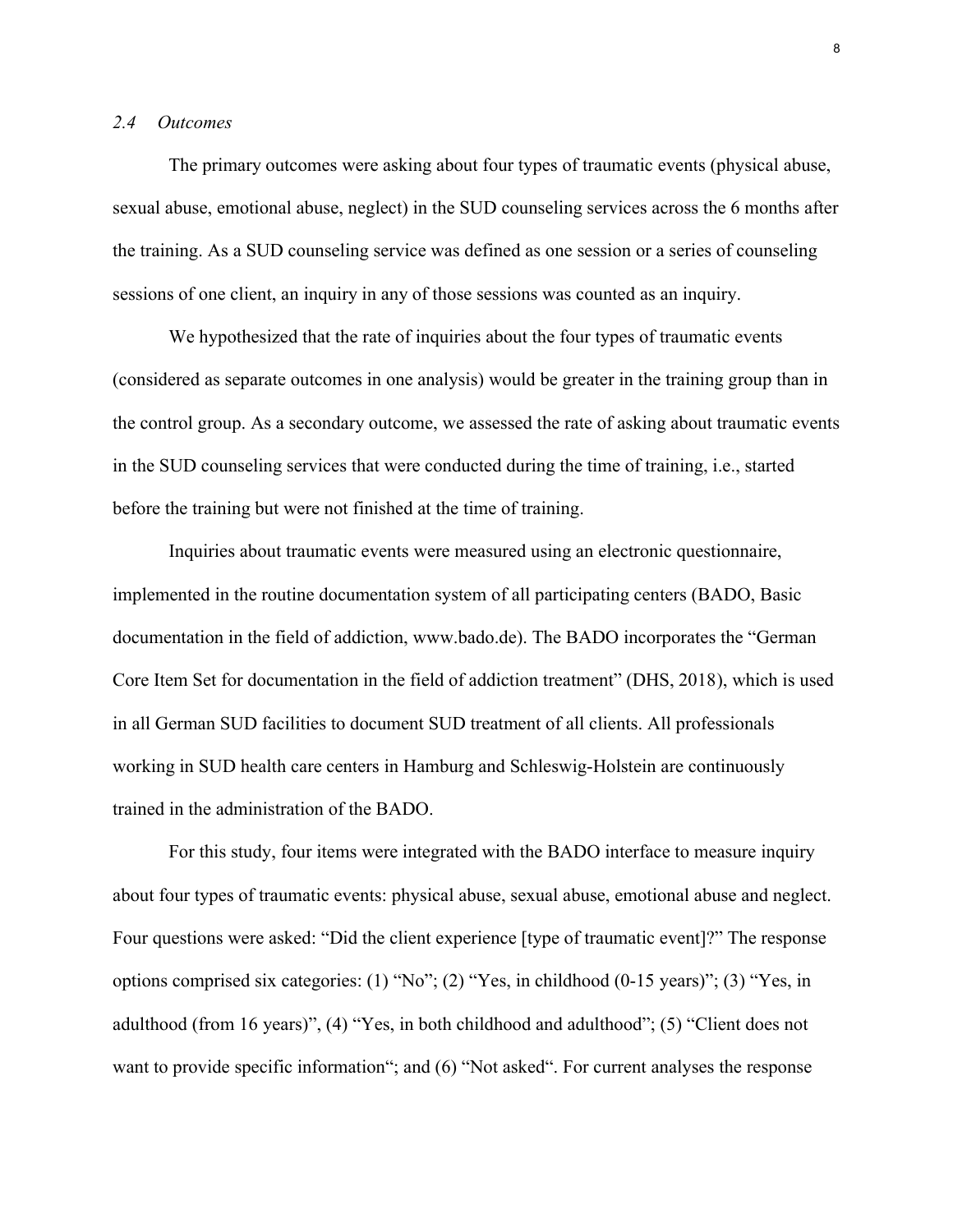options 1-5 were collapsed to form a binary measure ( $0 =$  "Not asked";  $1 =$  "Asked"). The professionals of both the intervention and control group were instructed by the study staff to answer all four questions at the beginning of each client's SUD service. In the documentation software, the questions were visible and could be answered at any time during the SUD service. The questions about trauma inquiry were not prompted by the software to be answered. The study team reminded the professionals to document their trauma inquiry behavior during the data assessment period of the study. Professionals of the control group only received the instruction to assess their inquiry behavior, but no additional information or training.

# *2.5 Sample Size*

A priori, it was estimated that the baseline rate of asking about traumatic events would be 40%, as previously found in German SUD facilities (Schäfer et al., 2009). We assumed that the training would yield a 20% increase of asking about traumatic events, as found in an earlier brief training in trauma inquiry (Currier & Briere, 2000). Assuming an α-level of *p* = .05 and a power of 100% to enable the analysis of subgroups, it was calculated that  $n = 420$  clients must be included in the 6 months after the training.

### *2.6 Randomization*

Randomization to the intervention or control group was conducted on the level of the SUD organization to prevent treatment contamination by professionals that worked in more than one SUD center. The allocation sequence for the random assignment of the organizations to the training or control group was generated by the randomization software DatInf RandList Version 1.2. Randomization was stratified by the number of professionals ( $\leq 20$  vs.  $\geq 20$ ) to balance group size. The randomization list was stored in a password-protected file. The random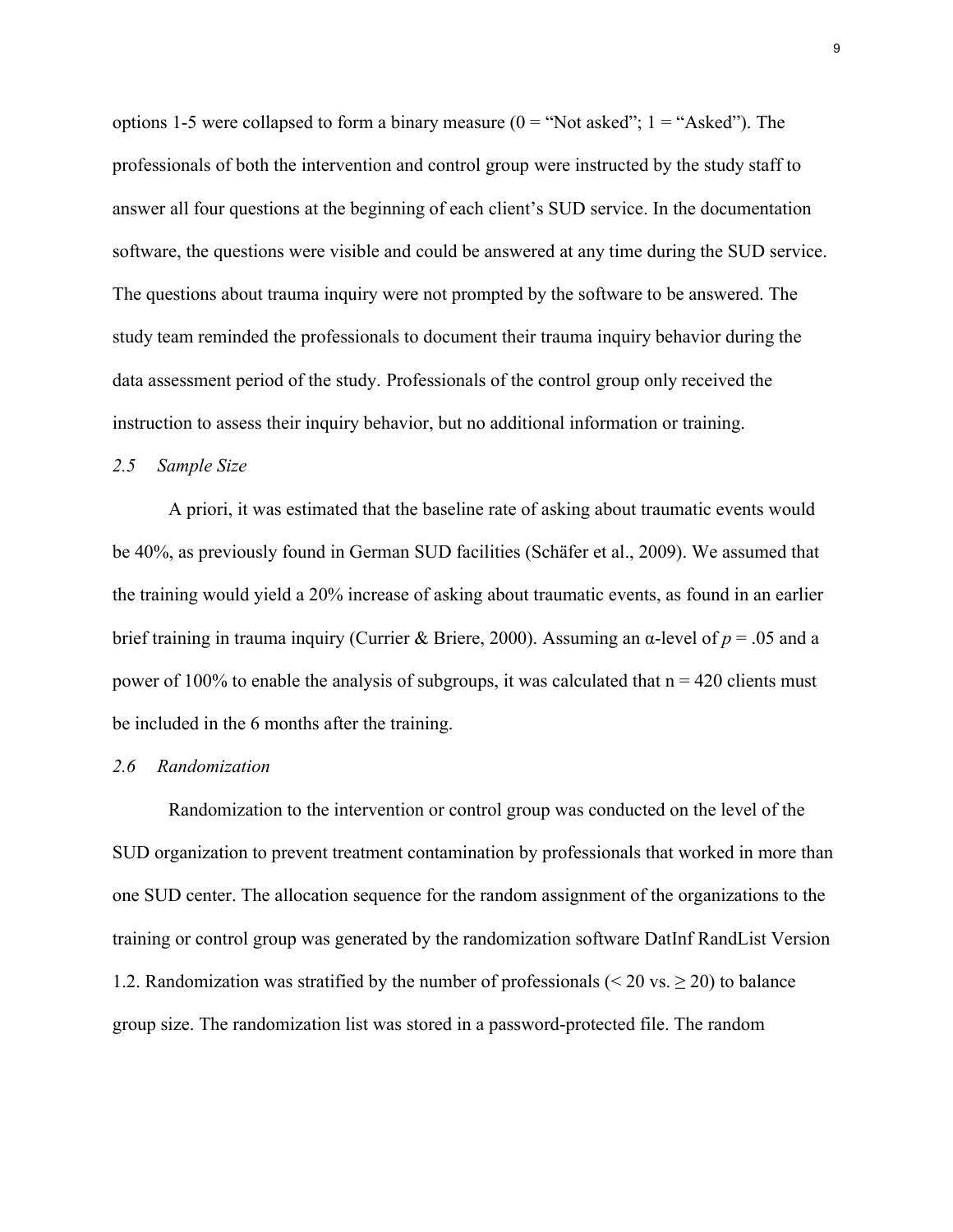allocation sequence was generated by the first author who enrolled organizations and who assigned organizations to the training or control group.

# *2.7 Procedure*

SUD centers were recruited from July 2013 through December 2013. The heads and the professionals of all SUD centers located in the federal states of Hamburg or Schleswig-Holstein in Northern Germany were contacted and informed about the study (Figure 1). Eligible SUD organizations were randomized to an intervention or a waiting list control group. All professionals continuously documented for each SUD counseling service over one year (January to December 2014) whether they inquired about traumatic events. The professionals working in SUD organizations randomized to the intervention group received the 'Learning How to Ask' training after 6 months. The professionals of the SUD organizations randomized to the control group received no training during the data assessment period of 12 months, but received the training subsequently. The one-day training was conducted between May and July 2014 by an experienced psychiatrist and/or psychologist in groups ranging from 5 to 16 professionals. The training took place at the university at which the study was conducted, or at the SUD counseling center if on-site training was preferred. A brief 1.5-hour refresher training was offered 3 months later.

### *2.8 Statistical Methods*

For the description of the sample characteristics, means, medians or frequencies and percentages were computed and compared between the intervention and control group within time intervals. Group differences were examined using  $\chi^2$ -test for categorical variables, *t*-test for continuous data and two-sample test for proportions.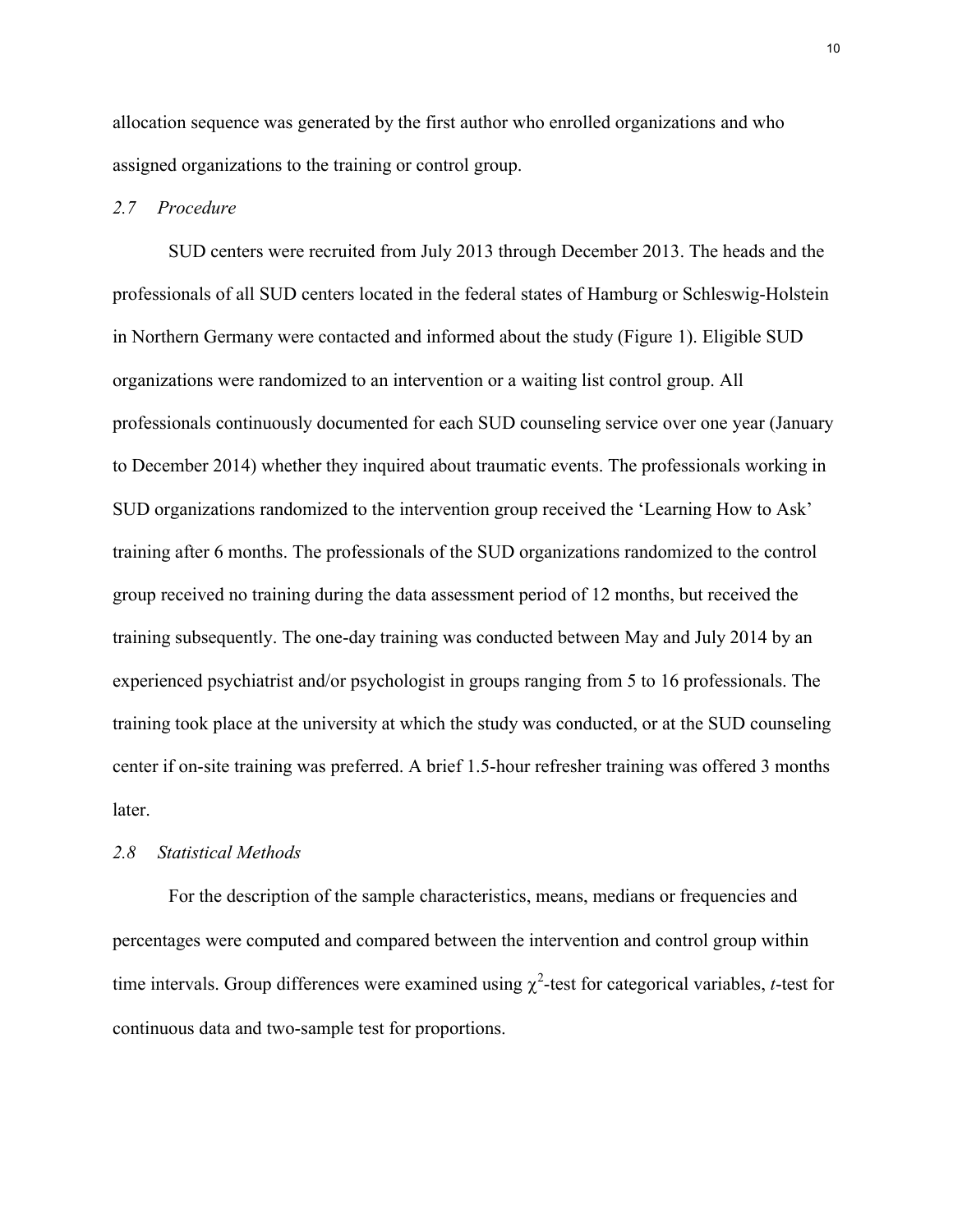There were no missing values in the independent variables. Missing values in the outcome variables (emotional abuse 8.0%, physical abuse 1.5%, sexual abuse 2.5%, neglect 8.2%) were not imputed, as this is not recommended if no good auxiliary variables are available (Allison, 2001). In this case, the best practice (Von Hippel, 2007) is to use all cases in the imputation model, including the cases with missing values in the outcome variables, but to exclude the cases with missing values in the outcome in data analysis.

The main analysis was conducted using one mixed-effects logistic regression model which included four outcomes (inquiry of physical abuse, sexual abuse, emotional abuse and neglect). First, baseline probabilities of asking about the four types of traumatic events in the 6 months before the intervention were calculated for each professional on the basis of the following baseline client characteristics: client's gender, age, main drug ('cannabis', 'opioids/crack', 'cocaine', 'gambling/internet games', 'other substance', 'substance unknown'); client's counseling duration (days); service provider's type of substance for which service was offered ('predominantly legal substances', 'predominantly illegal substances' or 'legal and illegal substances to the same extent'). The rates of asking about the four types of traumatic events in the 6 months after the training, adjusted for the baseline probabilities in the 6 months before the intervention, were compared between the intervention and control group.

In the same model, rates of asking about the four types of traumatic events during the time of the intervention, adjusted for the baseline probabilities in the 6 months before the intervention, were also compared between the intervention and control group.

To estimate the effect of training, indicators of group allocation (training vs. control), the time of counseling (during vs. after training) and the interaction term were included in the adjusted model as fixed effects. In case of a non-significant interaction term, only the main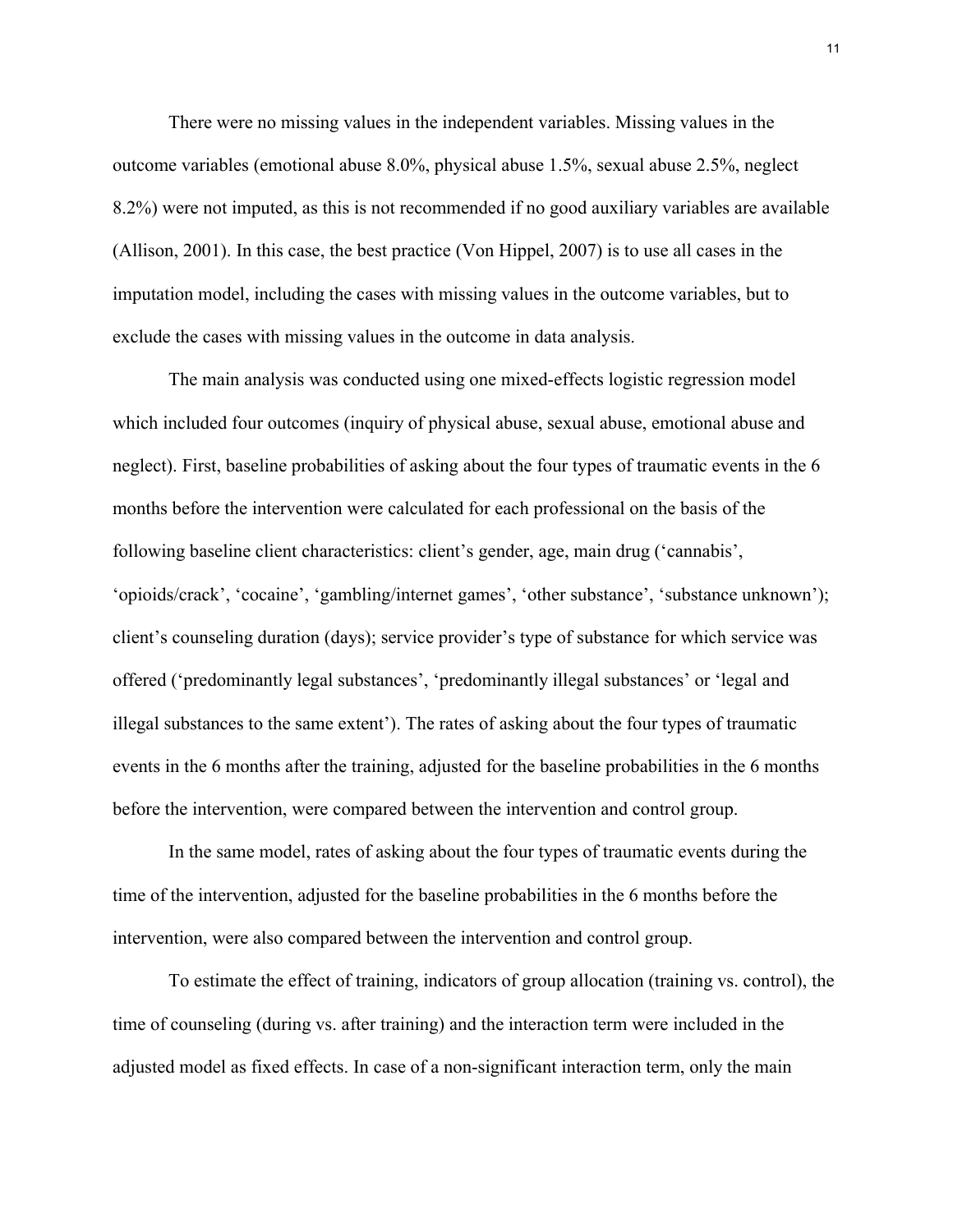effects remained in the model, as determined by the likelihood ratio test for purposes of model comparison.

To control for clustering of SUD counselling services within SUD organizations, a random intercept term for the level of the SUD organizations was included in the model. To control for clustering of counselling services within SUD centers, a random intercept term for the level of the SUD centers was included in the model. Clustering of counselling services in professionals was not considered.

Robust estimators of variance (sandwich estimators) were applied. Odds ratios and their 95%-confidence intervals were reported for the four trauma types. A two-tailed  $p < 05$  was considered as statistically significant. Nominal *p*-values were reported without correction for multiplicity. Statistical analyses were conducted using Stata 14.1 (STATA Corporation, College Station, Texas, USA).

### **3 Results**

#### *3.1 Participant Flow*

We contacted 32 SUD counseling centers of 12 SUD organizations (Figure 1). Twentyfive counseling centers of 10 SUD organizations were willing to participate in the study, leading to a higher sample size than planned for the study. In the planning phase of the study, we expected lower participation rates, because professionals had to continuously collect study data for each conducted counseling service for one year. The 25 SUD counseling centers included in this study were cluster-randomized on the level of the SUD organizations. Within the 12-month data assessment period, 6,774 SUD counseling services were conducted, of which 1,570 were excluded because of missing values in the outcome variables. Accordingly, 5,204 counseling services were included in the analysis.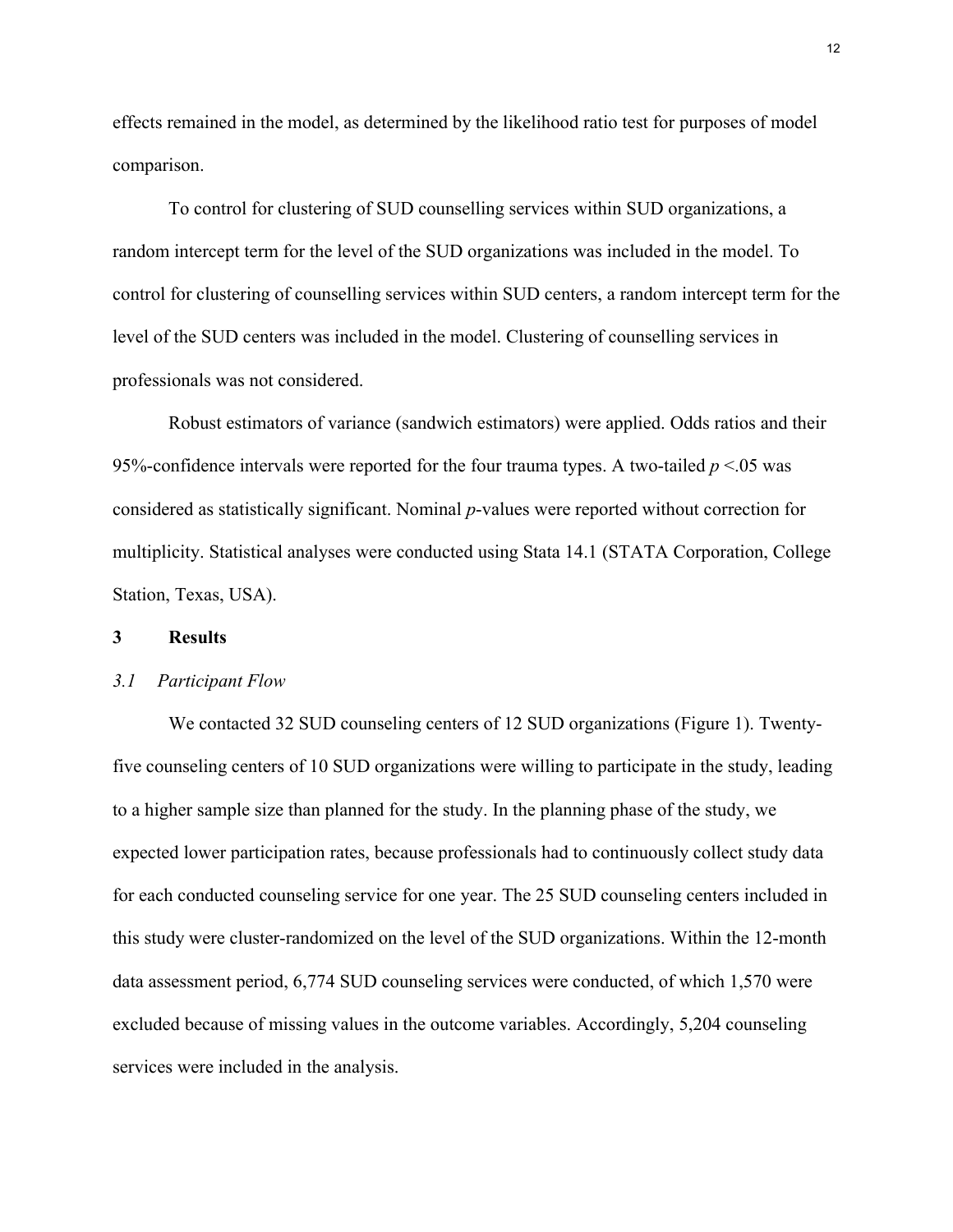# *3.2 Sample Characteristics*

Most of the SUD services were conducted with male clients (Table 1). At the end of training, there were higher rates of male clients in the intervention group than in the control group. The main substance for which clients had sought SUD counseling also differed between the intervention and control group at baseline, as well as during training and post training. A significantly higher rate of clients with cannabis use disorders were in the control group than in the intervention group at baseline and after training. There was also a significantly higher rate of clients with problems related to gambling or internet games in the control group than in the intervention group at baseline, during training and after training. In the intervention group, the main substance was unknown for a higher rate of clients at baseline, during and after training.

Post training, clients in the intervention group received more counseling sessions and had a longer duration of counseling than clients in the control group. No differences were found in the remaining client characteristics in Table 1.

Unadjusted rates of asking about the four types of traumatic events are reported in Table 2. The rates of sexual abuse, emotional abuse and neglect were significantly higher in the SUD services of the intervention group than in the services in the control group at baseline. In the intervention group, the unadjusted rates of trauma inquiry were higher both during and after training relative to baseline. In the control group, the rates of trauma inquiry were also higher during the training compared to baseline, but not after training.

# *3.3 Results of Main Analysis*

As hypothesized, we found a significant intervention effect for the rate of asking about physical abuse (OR = 1.18, 95% CI = 1.01–1.37,  $p = .035$ , Figure 2), after adjusting for the rate of asking about physical abuse at baseline. The point estimate for the OR indicated that within 6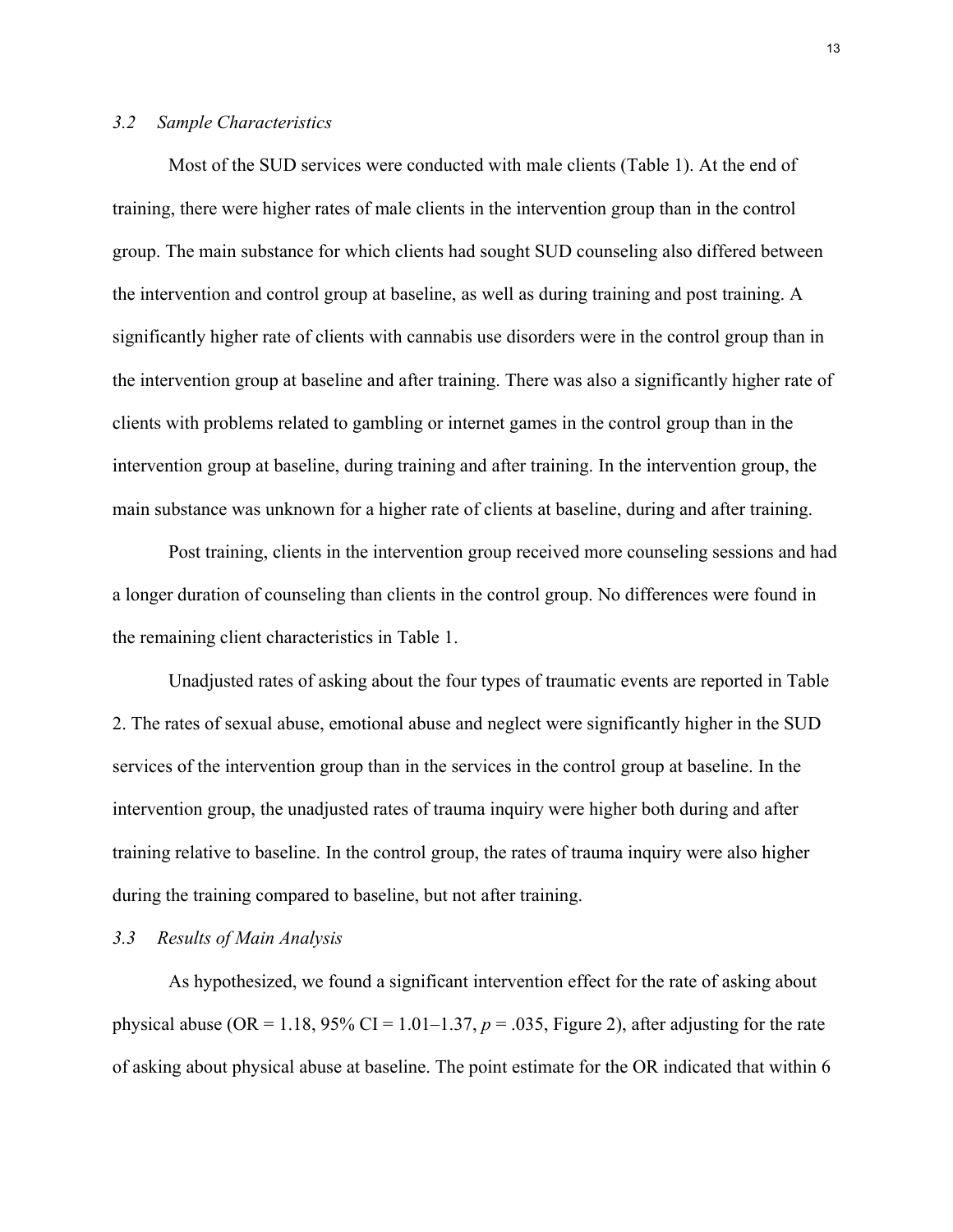months of the training, the rate of asking about physical abuse was 18% higher in SUD counseling services in the intervention group, compared to SUD counseling services in the control group. The rate of asking about physical abuse did not significantly differ in the services conducted within 6 months after training compared to the rate observed in services that were conducted during the time of training (OR =  $0.82$ ,  $95\%$  CI =  $0.67-1.01$ ,  $p = .066$ ), indicating that the rate of asking about physical abuse did not differ between these time periods.

In contrast to our hypothesis, no intervention effect was found for the rate of asking about sexual abuse, emotional abuse or neglect (emotional abuse:  $OR = 1.06$ , 95% CI = .91– 1.24, *p* = .479; sexual abuse: OR = 1.07, 95% CI = .92–1.24, *p* = .413, neglect: OR = 1.03, 95%  $CI = .88 - 1.21, p = .701$ .

#### **4 Discussion**

This cluster-randomized trial examined the effectiveness of the 'Learning How to Ask' training for increasing trauma inquiry among SUD professionals in routine counseling practice. Whether professionals asked their clients about physical abuse, sexual abuse, emotional abuse or neglect was assessed in 5,204 SUD counseling services in Northern Germany. Within the 6 months after the training, we found that the rate of physical abuse inquiry was 18% higher in the SUD counseling services of the intervention group compared to the control group. This finding indicates that SUD professionals' inquiry behavior about physical abuse in routine SUD practice can be enhanced by a single day of training in combination with a brief refresher session. Increasing physical abuse inquiry in SUD health care is important given that physical abuse is highly prevalent among SUD clients (Kendler et al., 2000; Simpson & Miller, 2002), and that recognition of abuse is necessary to enhance the delivery of trauma-informed care or traumaspecific treatment.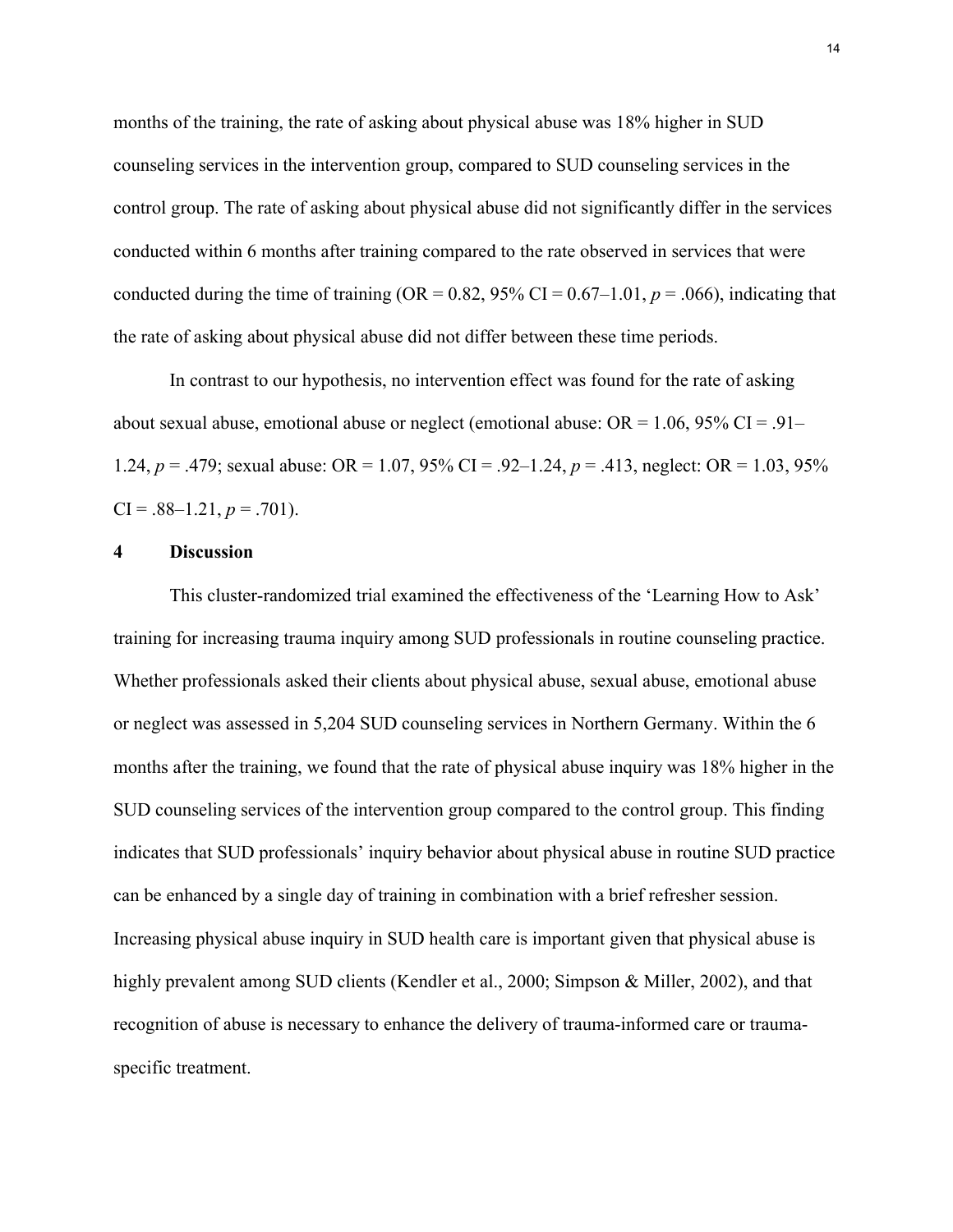Our results are consistent with previous studies indicating that training may be effective for increasing inquiry of physical abuse in the short-term (Brown et al., 2012; Cavanagh et al., 2004a; Donohoe, 2010). In an earlier randomized trial conducted by our research group (Lotzin et al., 2018), we also found that the 'Learning How to Ask' training can increase SUD professionals' physical abuse inquiry behavior. Compared to untrained professionals, the trained professionals reported more frequent inquiries about physical abuse at 3-month and 6-month follow-up after training. In this previous study, a global self-rating was used to assess inquiry behavior, which differs from the current trial which used a more sophisticated approach in which professionals continuously documented for each SUD counseling service over one year, whether they asked clients about traumatic events. In this study, more than 5,000 SUD services were rated; such an approach may yield more accurate results relative to a global retrospective recall of inquiry behavior. On the basis of this new data, it seems that a one-day training program in trauma inquiry is effective in increasing inquiries about physical abuse in routine counseling practice.

The current study also found that there were no discernible effects of the training on levels of inquiry about sexual abuse, emotional abuse and neglect. This result is inconsistent with the earlier study in which we found that the training also increased the inquiry about sexual abuse, emotional abuse and neglect (Lotzin et al., 2018). As noted, this previous study used a global self-rating to assess professionals' inquiry behavior, and this may be prone to biases related to anchoring effects, primacy and recency effects, and consistency of motivation (Kamper et al., 2009). As the measurement method in this study might have reduced these biases (Choi  $\&$ Pak, 2005), the current results may represent a more accurate portrayal of the actual inquiry behavior of professionals in routine SUD practice.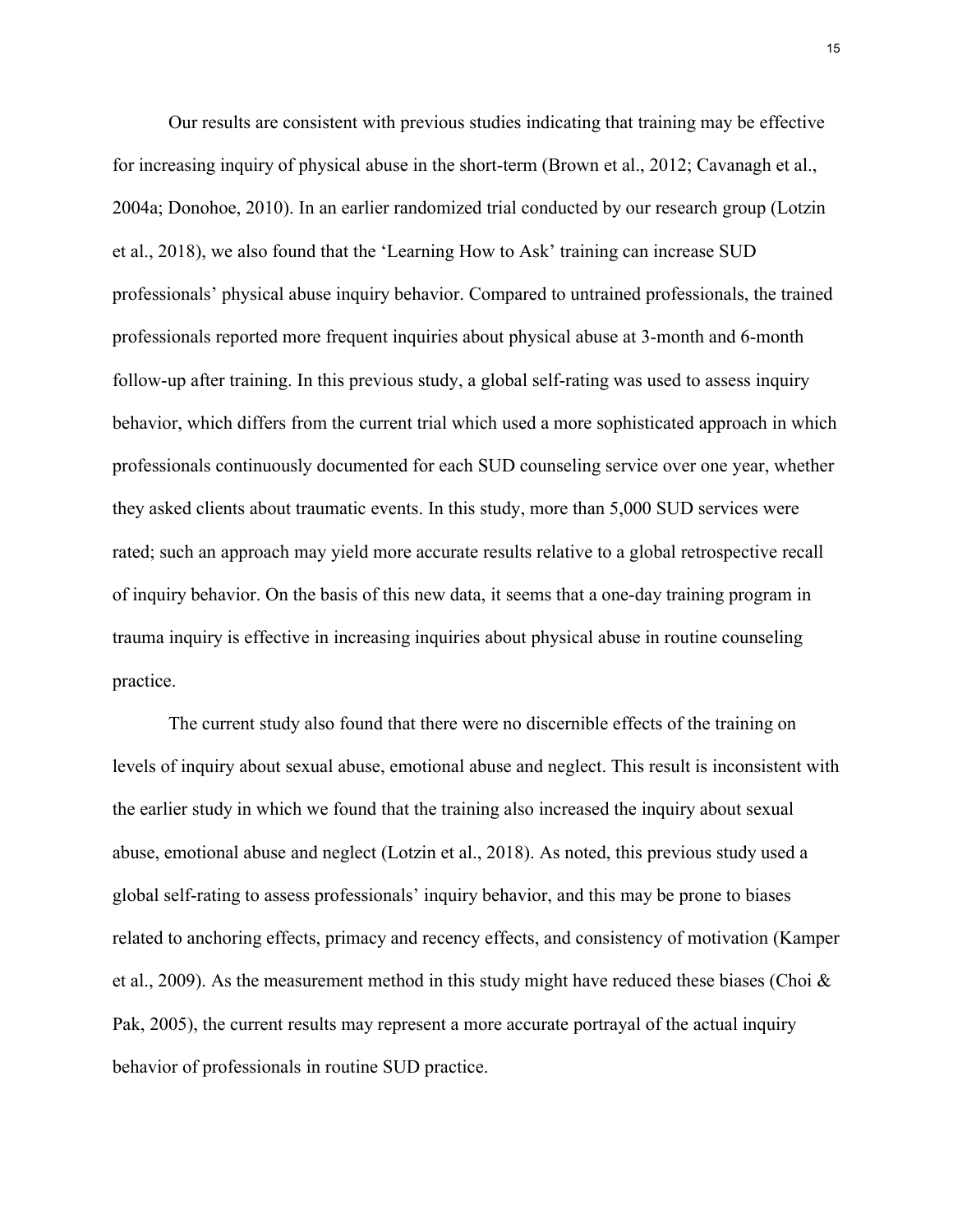The results of this study indicate that the training had no discernible effects on inquiries about sexual abuse, although this was practiced in the one-day training through role-plays. The systematic inquiry about sexual abuse seems particularly important given that victims rarely report abuse spontaneously (Friedman, Samet, Roberts, Hudlin, & Hans, 1992; Read et al., 2006), and have expressed preferences for being asked by health professionals (Friedman et al., 1992). Unfortunately, these professionals can be more hesitant to ask about sexual abuse than other types of traumatic events (Friedman et al., 1992; Read et al., 2006), which was consistent with findings from this study (where baseline rates of the inquiry about traumatic events was lowest for sexual abuse at around 47%). Sexual abuse is highly stigmatized in Western cultures, i.e., referred to negative connotations such as badness, shame and guilt, that are communicated to the victim of sexual abuse during and after the abuse by the perpetrator, but also by religious or cultural sexual norms of the society (Browne, 1991). Health care professionals may experience stigma-related shame when asking their clients about sexual abuse, or may fear that the client may be ashamed when being asked about being a victim of sexual abuse. This may mean that professionals may view greater risks from sexual abuse inquiry related to the inquiry for other types of traumatic events, e.g., for the rapport and the counseling relationship. Furthermore, professionals might be reluctant to ask about sexual abuse because they might believe that sexual abuse is more difficult to address than physical abuse and may be out of scope for a SUD service provider. To increase the inquiry of sexual abuse, there may be a need for extended training to allow for a more in-depth practice of trauma inquiry, and enhancement with additional forms of training, for example interventions that focus on reductions in stigma. This study also found that the training had no significant effects on inquiries about emotional abuse and neglect. The primary focus in the trainings was on practicing inquiry of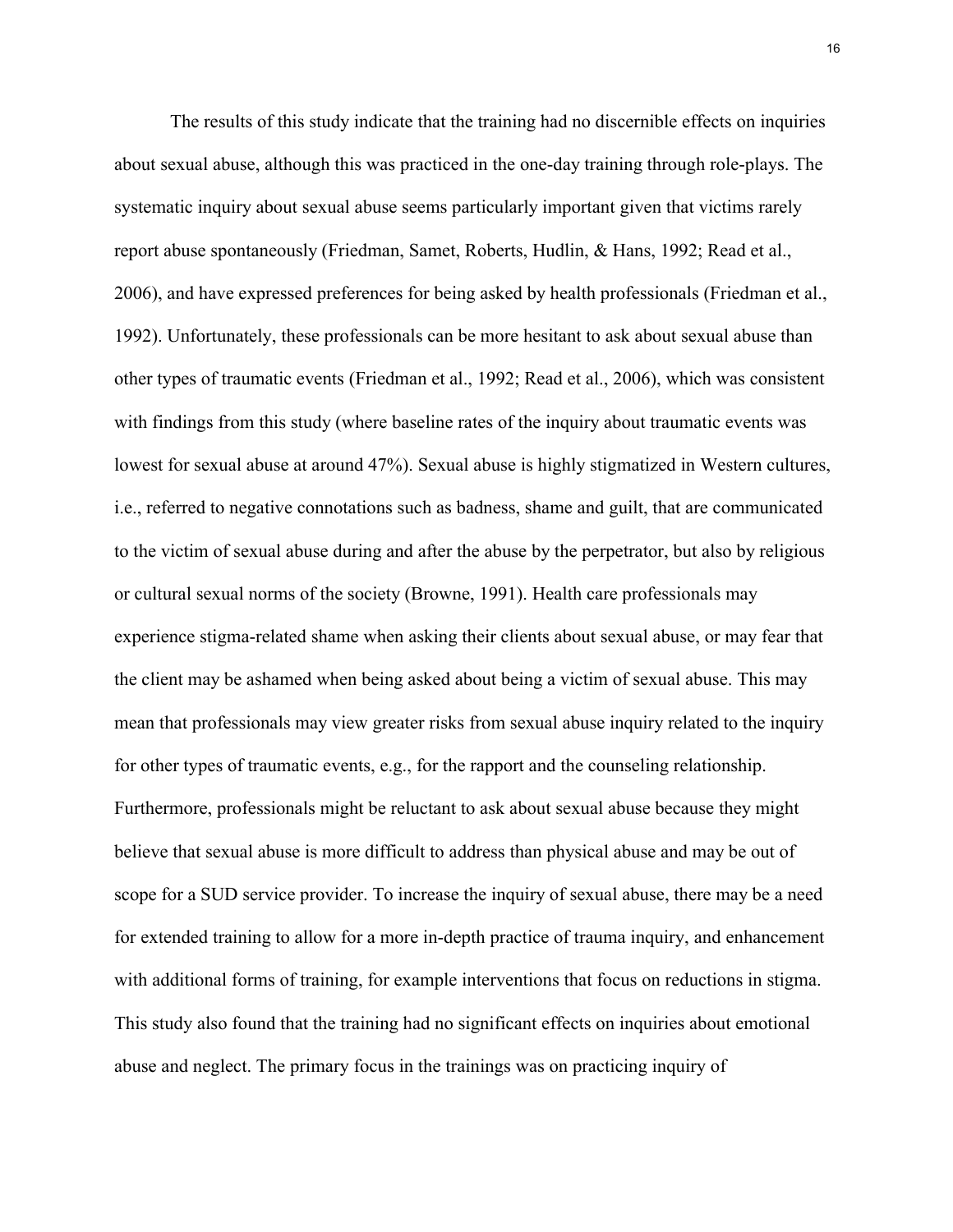sexual abuse and physical abuse in role plays, but not on practicing inquiry of emotional abuse and neglect. To increase inquiry of these types of trauma, extended practice may be helpful. A more detailed psychoeducation on the importance of emotional abuse and neglect for clients' mental health might also increase inquiry.

Besides the possibility that the training is ineffective to increase physical abuse, emotional abuse and neglect in routine practice, it should be considered that the training might be an effective component of a complex intervention. Research on primary care responses to domestic violence suggested that training in trauma inquiry was insufficient when provided in isolation, but produced discernible changes in behavior when it included additional organizational and system support (Feder et al., 2011).

A secondary finding of this study was that the (unadjusted) rates of trauma inquiry increased in the SUD counseling services during the study for both the intervention and control group. It seems likely that this was due to the general requirement in this study to document whether traumatic events had been assessed, which may have encouraged counselors of both groups to inquire traumatic events. However, the increase was smaller in the control group than in the intervention group, and not long lasting, as the rates of trauma inquiry were not higher in the 6 months after the training compared to baseline.

Strengths of this study include the usage of a large sample of SUD counseling services that were representative of routine practice, using a cluster-randomized controlled trial design. We continuously assessed our primary outcomes separately for each SUD counseling service over a period of one year, which also increased the reliability of our results. However, the results might be biased by our reliance on self-report measures to operationalize the effects of training. Self-reported behavior may deviate from actual observed behavior (Levin, Owen, Stinchfield,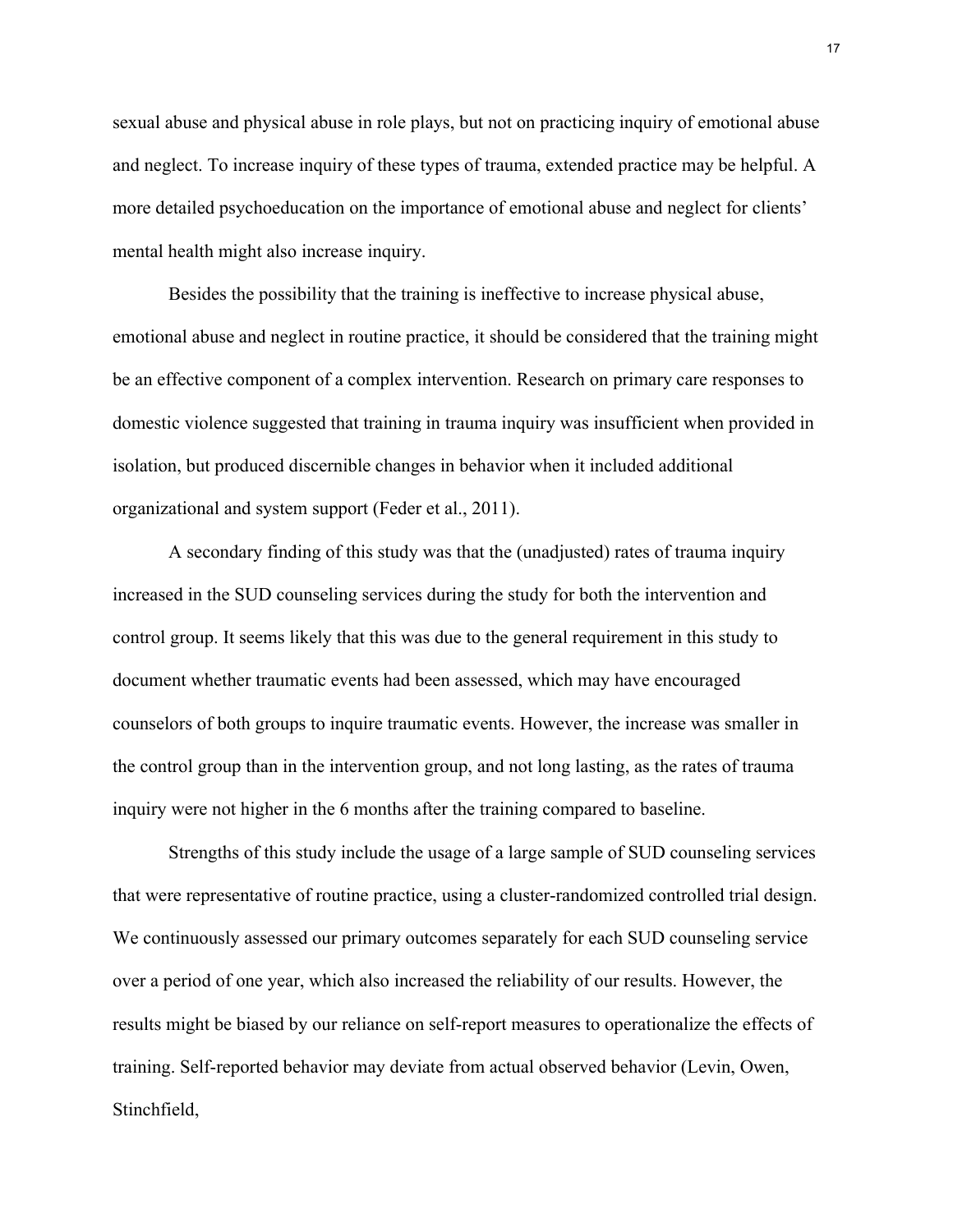Rabinowitz, & Pace, 1999) because of different sources of bias, including social-desirability (i.e., respondent wants to answer in accordance to the expectations of others; Van de Mortel, 2008) or achievement bias (i.e., respondent wants to achieve good performance; Choi & Pak, 2005). However, these sources of bias might have been minimized by a systematic training of the professionals in the BADO documentation system. The professionals also rated their inquiry behavior without personal contact with the study team, which might have reduced socially desirable responding. Nonetheless, further studies would benefit from complementing trials with behavioral observations by trained observers.

A strength of our data assessment approach was the integration of measures in the routine case documentation system of participating SUD centers. This assessment strategy reduced the additional documentation and effort required to conduct the study over the course of one year, and may have also increased the accuracy of the data. However, this assessment approach also had disadvantages. For example, it was more laborious and time-consuming than the usual approach to assessments involving retrospective recall, and also required substantial commitments from study participants over one year. Although it was requested to document trauma inquiry behavior for all SUD counseling services during the study period, some of the professionals did not document their' inquiry behavior for all services, leading to a substantial amount of missing data. The SUD counseling services with missing data might differ from the counseling services without missing data, and those differences might be related to differences in trauma inquiry behavior. In addition, the intervention and control group differed at baseline in the proportions of different types of SUD. It is possible that these differences were related to the inquiry about traumatic events.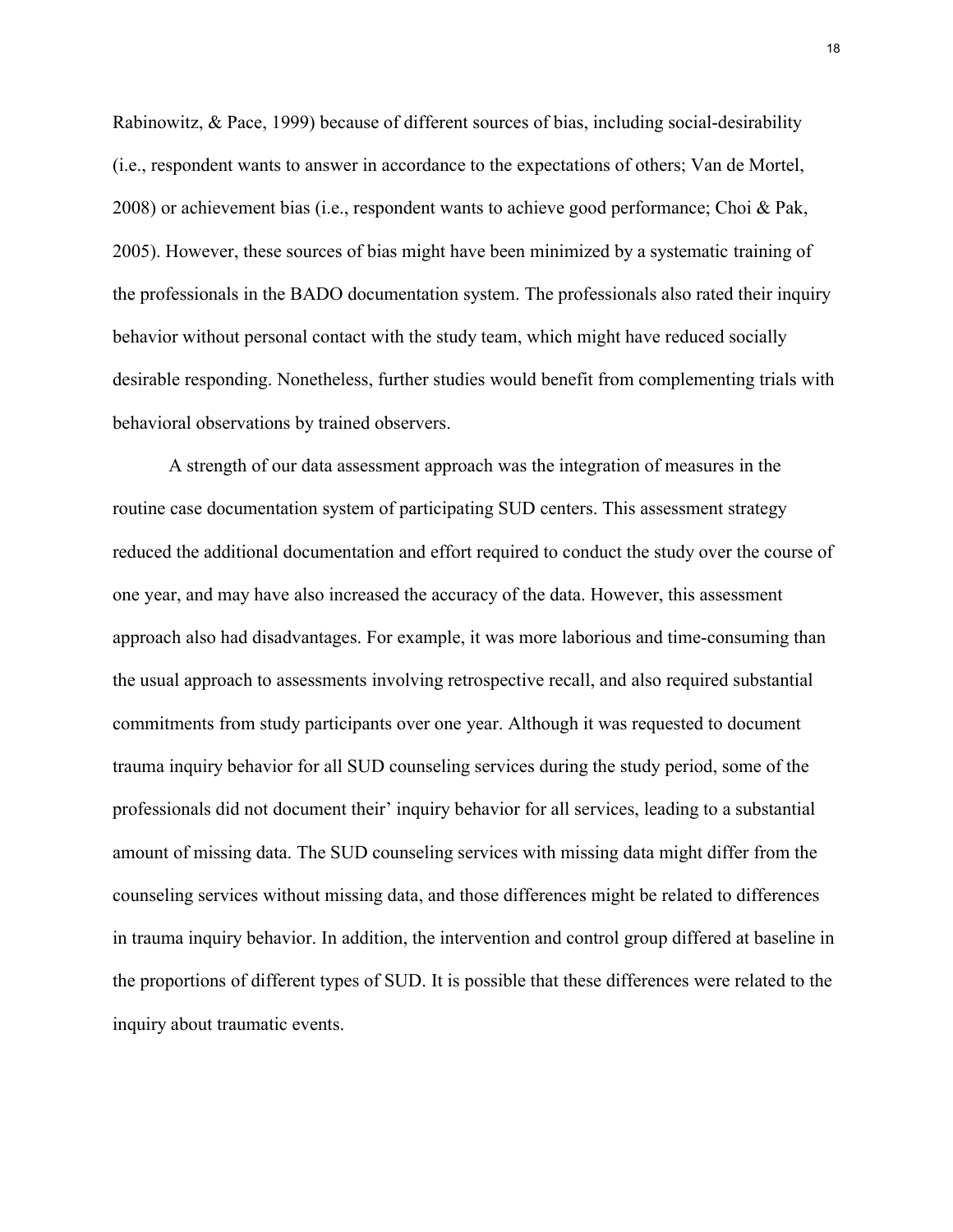The randomization of the SUD professionals on the level of the SUD organizations is another limitation of our study. A randomization on the level of the SUD centers was not conducted, as SUD professionals often worked across multiple SUD centers within a SUD organization. The latter might differ in their working procedures and settings, their attitudes towards routine trauma inquiry, and the proportion of clients exposed to traumatic events. These differences might be related to baseline differences in trauma inquiry and different training outcomes.

The finding that the results of this study diverged from previous research (Lotzin et al., 2018) on the same training but using a different measurement method (i.e., global retrospective recall) may have important implications for future evaluation studies. According to our results, global self-ratings may overestimate the effects of a training and should therefore be complemented by other measurement methods. Future research should also include outcomes measured at the client level, such as number of detected cases, number of referrals to traumarelated treatment, or the provision of trauma-related interventions. It might be also important to consider whether training in trauma inquiry affects SUD treatment response. Future research may also examine which elements of the training are particularly effective (Flay et al., 2005). From the participants' perspective, learning basic skills for asking about traumatic events and rehearsing these through role plays were seen as the most helpful parts of the training (Lotzin et al., 2018). These training components that went beyond didactics and education might be emphasized even more in further trainings.

As a training for trauma inquiry is also recommended for health care professionals of other disciplines than SUD, further studies are needed to evaluate the training in other healthcare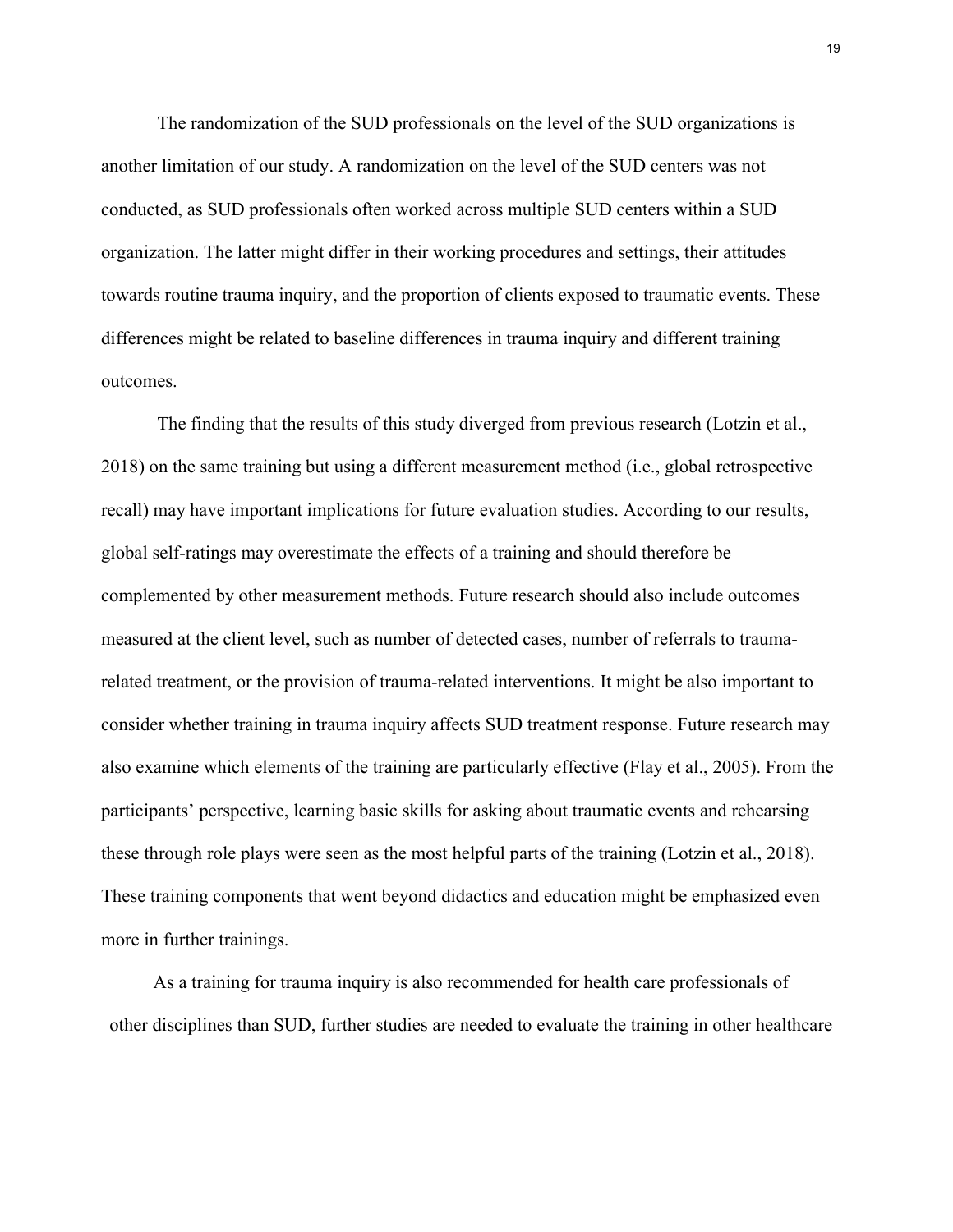settings (Fixsen, Blase, Naoom, & Wallace, 2009; Glisson et al., 2008; Weaver, Salas, & King, 2011).

As our results indicate that a one-day training in trauma inquiry might be insufficient to increase the inquiry of sexual abuse, emotional abuse and neglect among health care professionals in routine practice, additional refresher sessions and on-the-job training might be necessary to sustain the inquiry of these types of traumatic events in routine practice. A change in the format of training delivery (e.g., repeated shorter training sessions instead of a single eight-hour training session) might be another approach that may increase feasibility and effectiveness. To achieve long-term implementation of trauma inquiry, ongoing supervision seems necessary. There is convincing evidence that case supervision can enhance the translation of newly learned behavior into practice (Edmunds, Beidas, & Kendall, 2013; Rakovshik, McManus, Vazquez-Montes, Muse, & Ougrin, 2016). However, one structural barrier to implementing training and ongoing supervision in SUD health care is scarce time and financial resources of SUD organizations. With regard to financial resources, web-based or blended training may reduce costs and improve dissemination. Another obstacle to systematic inquiry about traumatic events is a lack of training in trauma-informed care among the management staff in health care organizations. Further steps to improve systematic trauma inquiry could involve integrating trainings with the vocational curricula of health care professionals (Courtois & Gold, 2009).

Taken together, systematic assessment of traumatic events in SUD services seems necessary to provide adequate responses and thereby improve health and wellbeing for SUD clients affected by trauma. At present, health care professionals are often insufficiently trained in how to inquire about traumatic events (Salyers et al., 2004; Warne & McAndrew, 2005). The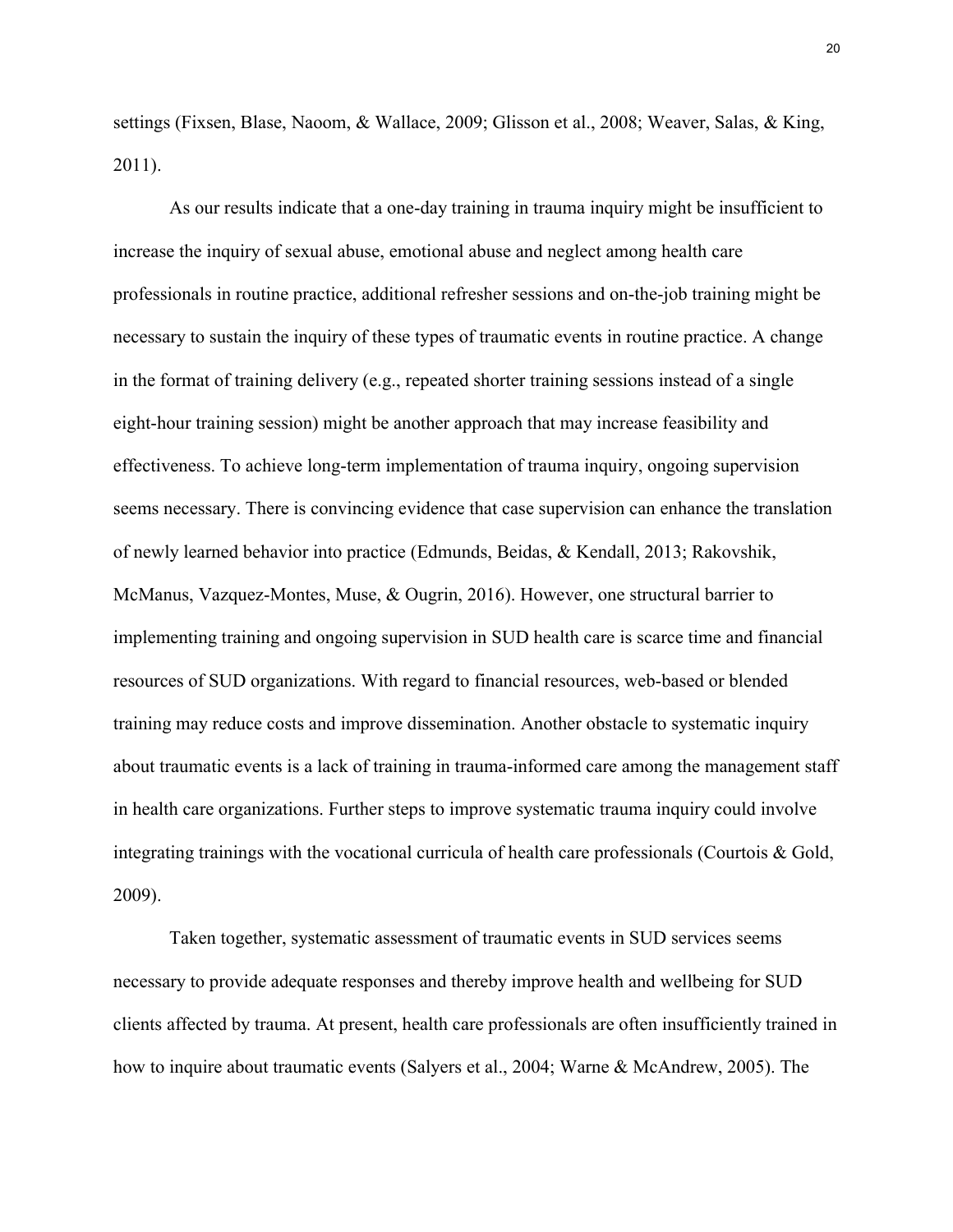results of this cluster-randomized trial indicate that SUD professionals more often inquire about physical abuse in their routine work practice after brief training combined with a refresher session, which may improve the provision of trauma-related support for clients. However, the training had no discernible effects on inquiries about sexual abuse, emotional abuse and neglect, which suggests the need to enhance training content, or add additional components such as ongoing supervision.

# **Acknowledgement**

We greatly thank the heads of the SUD counseling centers and the participating professionals for their support of the study.

# **Funding**

This work was supported by the German Federal Ministry of Education and Research [grant number 01KR1203A].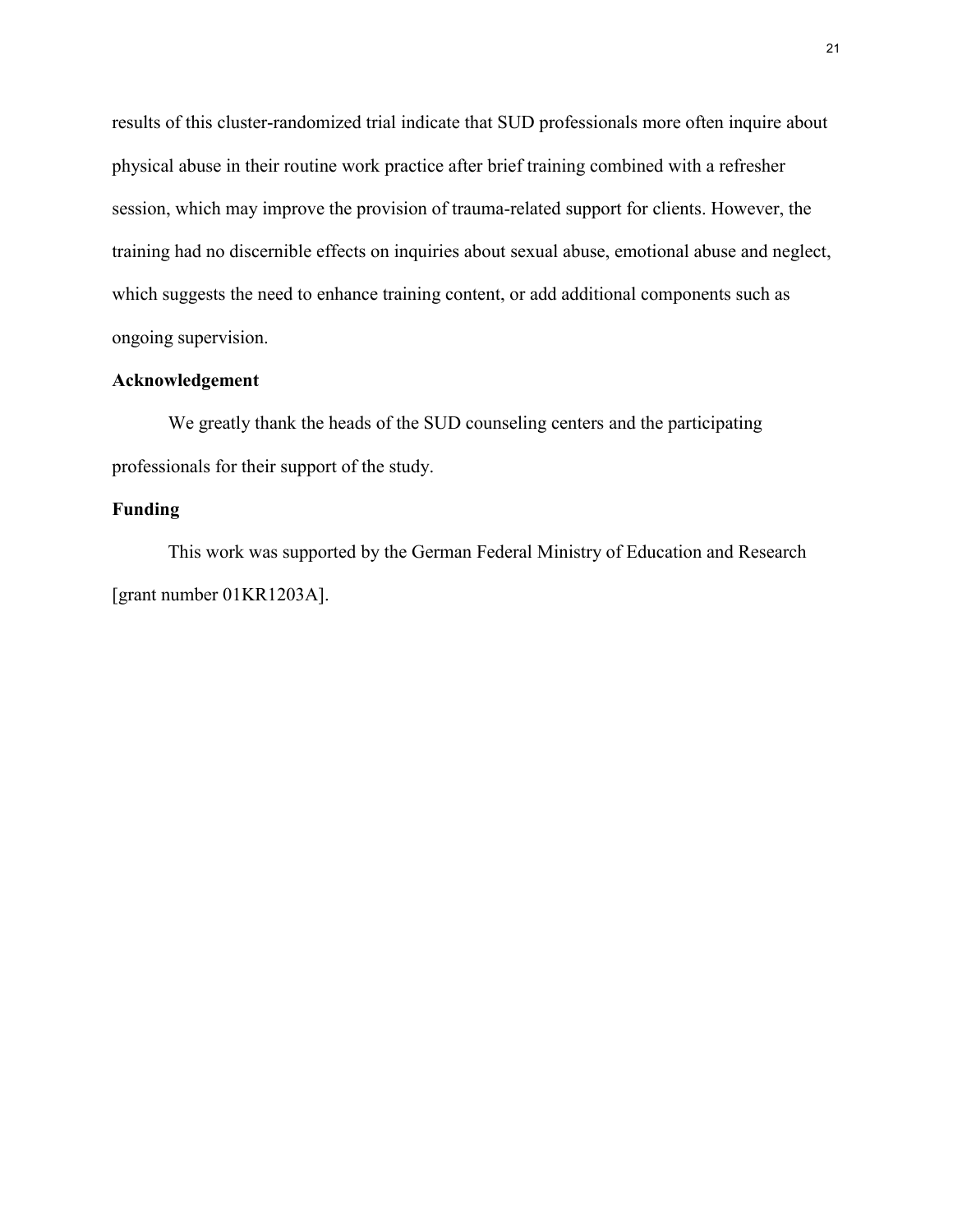# **Figures**



*Figure 1*. Flow of SUD Centers and SUD Counseling Services through the Trial.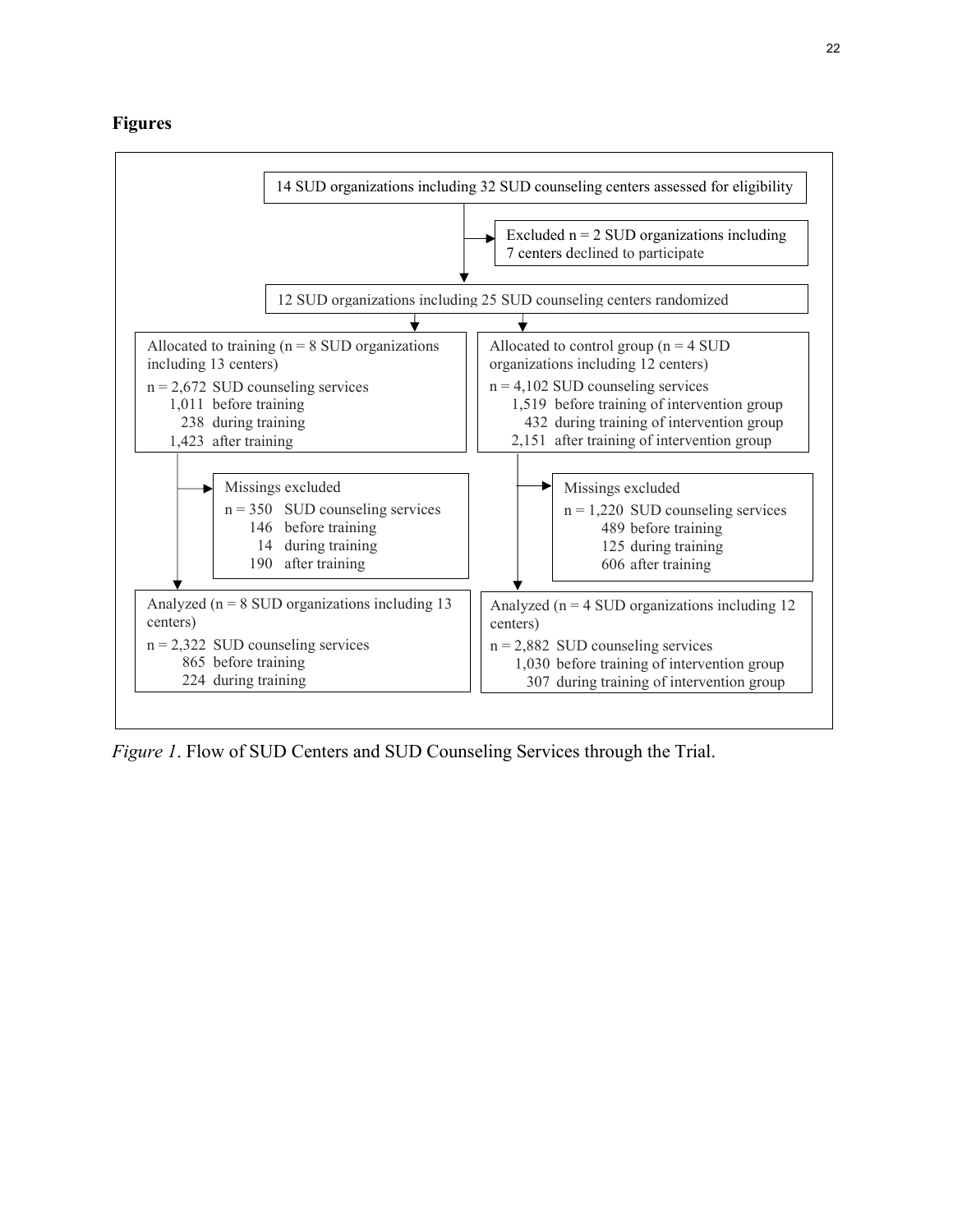

*Figure 2*. Effect of the Intervention and Time on the Rate of Asking about Four Types of

Traumatic Events.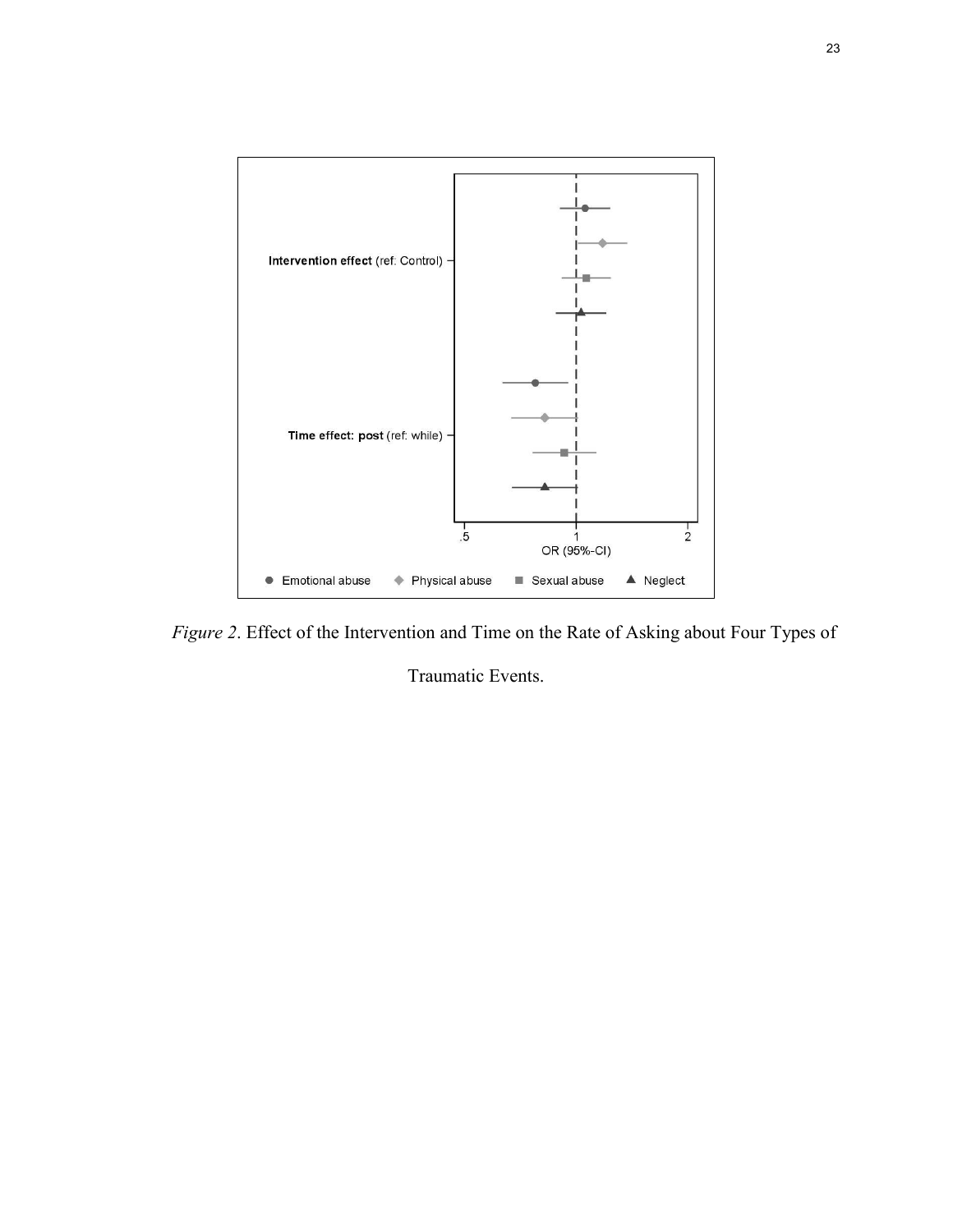|                                          | Baseline      |               |                  | During training                 |             |               | Post training |                |             |  |  |
|------------------------------------------|---------------|---------------|------------------|---------------------------------|-------------|---------------|---------------|----------------|-------------|--|--|
|                                          | Intervention  | Control       |                  | Intervention                    | Control     |               | Intervention  | Control        |             |  |  |
| Characteristics                          | $(n = 865)$   | $(n = 1,030)$ |                  | $(n = 224)$                     | $(n = 307)$ |               | $(n = 1,233)$ | $(n = 1, 545)$ |             |  |  |
| Counseling services                      | M(SD)         | M(SD)         | $\boldsymbol{p}$ | M(SD)                           | M(SD)       | $\mathcal{D}$ | M(SD)         | M(SD)          | $p_{\perp}$ |  |  |
|                                          |               |               |                  |                                 | 106.4       |               |               |                |             |  |  |
| Duration (days)                          | 40.1 $(49.3)$ | 41.0(48.8)    |                  | $.692$ 103.0 (45.7)             | (47.7)      | .415          | 46.7(48.8)    | 54.9 (49.4)    | < .001      |  |  |
| Number of sessions, $n$ (%)              |               |               |                  |                                 |             |               |               |                |             |  |  |
|                                          | 334 (38.6)    | 407(39.5)     |                  | .19520(43716)                   | 20(6.5)     | .173          | 465(37.7)     | 513 (33.2)     | .003        |  |  |
| $2 - 5$                                  | 320(37.0)     | 404 (39.2)    |                  | 93(41.5)                        | 121(39.4)   |               | 533 (43.2)    | 656(42.5)      |             |  |  |
| $6 - 10$                                 | 144(16.7)     | 138(13.4)     |                  | 66 (43614)                      | 82(26.7)    |               | 145(11.8)     | 203(13.1)      |             |  |  |
| $11-30$                                  | 63(7.3)       | 79(7.7)       |                  | 45 (43728)                      | 80(26.1)    |               | 82(6.7)       | 156(10.1)      |             |  |  |
| $31 - 50$                                | 4(0.5)        | 2(0.2)        |                  | 0(0)                            | 4(1.3)      |               | 8(0.7)        | 17(1.1)        |             |  |  |
| Clients, $M(SD)$                         |               |               |                  |                                 |             |               |               |                |             |  |  |
| Age                                      | 38.0(12.8)    | 37.9(12.8)    |                  | $.896$ 38.0 (43690) 37.2 (13.0) |             | .494          | 38.4(12.8)    | 39.0(13.1)     | .236        |  |  |
| Gender, $n$ $\left(\frac{\%}{\%}\right)$ |               |               |                  |                                 |             |               |               |                |             |  |  |
| Female                                   | 191(22.1)     | 250(24.3)     |                  | .26145(43485)                   | 67(21.8)    | .628          | 249(20.2)     | 366(23.7)      | .028        |  |  |
| Male                                     | 674 (77.9)    | 780 (75.7)    |                  | 179(79.9)                       | 240 (78.9)  |               | 984 (79.8)    | 1,179(76.3)    |             |  |  |
| Main drug, $n$ $(\%)$                    |               |               |                  |                                 |             |               |               |                |             |  |  |
| Alcohol                                  | 366(42.3)     | 404(39.2)     |                  | .17389(39.7)                    | 111(36.2)   | .401          | 521(42.3)     | 629(40.7)      | .412        |  |  |
| Cannabis                                 | 152(17.6)     | 218(21.2)     |                  | $.049$ 41 (18.3)                | 67(21.8)    | .320          | 205(16.6)     | 322(20.8)      | .005        |  |  |
| Opioids/Crack                            | 101(11.7)     | 123(11.9)     |                  | .85923(10.3)                    | 42(13.7)    | .236          | 133(10.8)     | 185(12.0)      | .329        |  |  |
| Cocaine                                  | 115(13.3)     | 128(12.4)     |                  | .57431(13.8)                    | 35(11.4)    | .400          | 157(12.7)     | 158(10.2)      | .038        |  |  |
| Other substance than above               | 42(4.9)       | 46(4.5)       |                  | .6886(2.9)                      | 24(7.8)     | .011          | 61(4.9)       | 82(5.3)        | .670        |  |  |
| Substance unknown                        | 55 $(6.4)$    | 16(1.6)       |                  | $\leq 0.0120(8.9)$              | 3(1.0)      | < .001        | 100(8.1)      | 18(1.2)        | < .001      |  |  |
| Gambling/Internet games                  | 34(3.9)       | 95(9.2)       |                  | $\leq 0.0114(6.3)$              | 25(8.1)     | < .001        | 56 $(4.5)$    | 151(9.8)       | < .001      |  |  |

*Table 1.* Characteristics of SUD Counseling Services and SUD Clients (N = 5,204)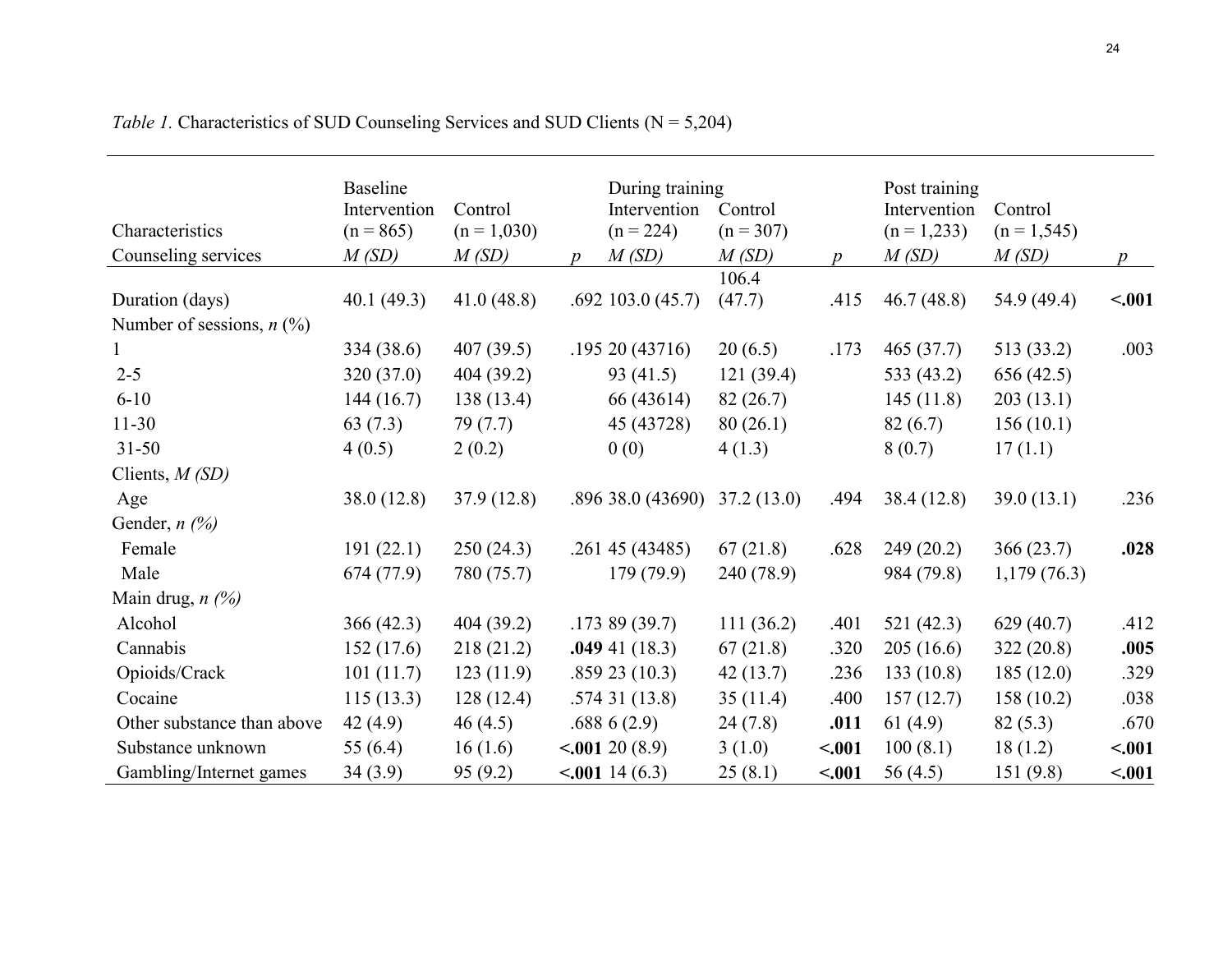*Note.* Baseline = Services conducted in the 6 months before training. During training = Services conducted during time of training. Post training = Services conducted in the 6 months after training. Group differences were tested by using t-test for metric variables,  $\chi^2$ test for categorical variables and two-sample test for proportions. Bold numbers indicate significant *p*-values.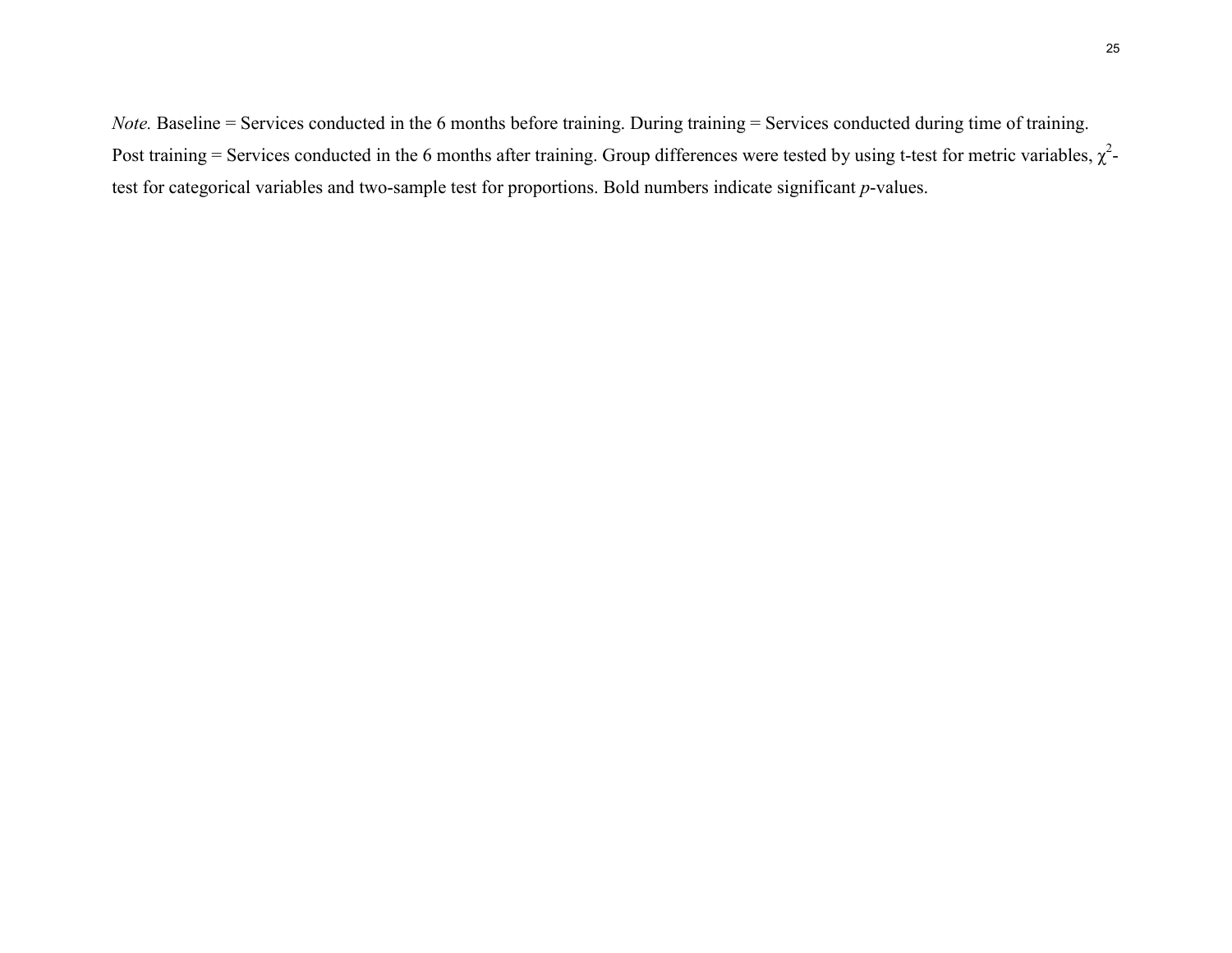| Type of trauma  | Baseline<br>Intervention<br>Control<br>$(n = 865)$<br>$(n = 1,030)$ |                |      | During training<br>Intervention<br>Control<br>$(n = 307)$<br>$(n = 224)$ |      |                 |      |                  | Post training<br>Intervention<br>Control<br>$(n = 1,233)$<br>$(n = 1, 545)$ |      |             |      |                  |
|-----------------|---------------------------------------------------------------------|----------------|------|--------------------------------------------------------------------------|------|-----------------|------|------------------|-----------------------------------------------------------------------------|------|-------------|------|------------------|
|                 | $n(^{0}/_{0})$                                                      | $n(^{0}/_{0})$ | p    | n                                                                        | $\%$ | $\mathbf n$     | $\%$ | $\boldsymbol{p}$ | n                                                                           | $\%$ | $\mathbf n$ | $\%$ | $\boldsymbol{p}$ |
| Emotional abuse | 340(43.3)                                                           | 363 (38.6)     | .048 | 122                                                                      | 59.8 | .58             | 53.6 | .167             | 511                                                                         | 46.2 | 578         | 39.7 | < 0.01           |
| Physical abuse  | 484 (57.0)                                                          | 540 (52.8)     | .068 | 158                                                                      | 71.2 | 195             | 63.9 | .081             | 742                                                                         | 62.0 | 769         | 50.3 | < 0.01           |
| Sexual abuse    | 427(50.8)                                                           | 437 (43.4)     | .001 | 115                                                                      | 56.4 | $\overline{51}$ | 49.4 | .038             | 623                                                                         | 52.8 | 649         | 42.6 | < 0.01           |
| Neglect         | 326(41.6)                                                           | 344 (36.6)     | .034 | 522                                                                      | 61.1 | .56             | 52.9 | .442             | 488                                                                         | 44.2 | 557         | 38.4 | .003             |

*Table 2.* Unadjusted Rates of Asking about Traumatic Events by Group and Trauma Type (N = 5,204)

*Note*. Baseline = Services conducted in the 6 months before the training. During training = Services conducted during time of the training. Post training = Services conducted in the 6 months after the training. Between-group differences were tested by using  $\chi^2$ -test.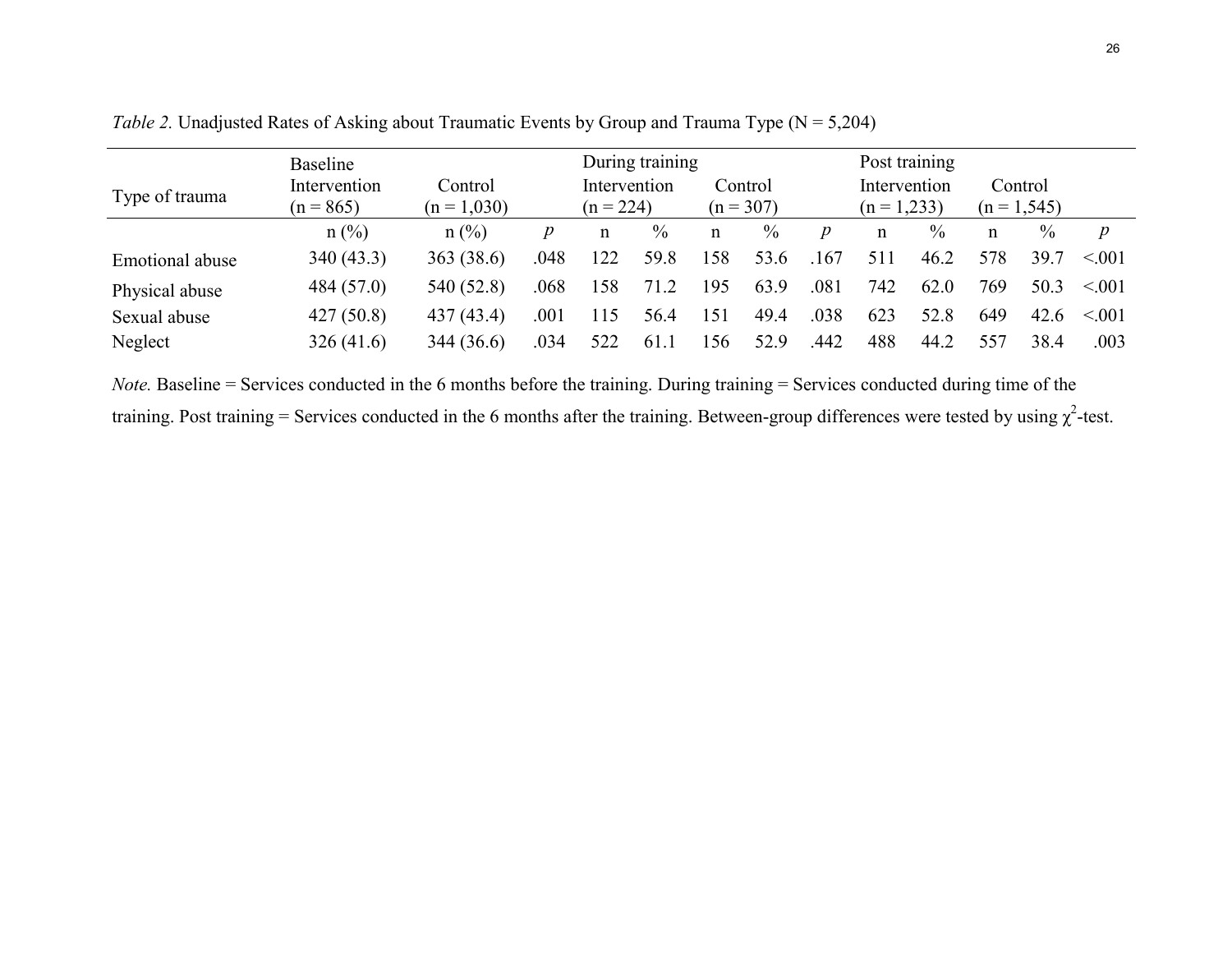Allison, P. D. (2001). *Missing Data*. SAGE Publications.

Bateman, J., Henderson, C., & Kezelman, C. (2013). Trauma-informed care and practice: Towards a cultural shift in policy reform across mental health and human services in Australia. *Mental Health Coordinating Council*.

Brown, S. M., Baker, C. N., & Wilcox, P. (2012). Risking connection trauma training: A pathway toward trauma-informed care in child congregate care settings. *Psychological Trauma: Theory, Research, Practice, and Policy*, *4*(5), 507–515. https://doi.org/10.1037/a0025269

Browne, A. (1991). The victim's experience: Pathways to disclosure. *Psychotherapy: Theory, Research, Practice, Training*, *28*(1), 150.

Buth, S., Schütze, C., & Kalke, J. (2014). *Schleswig-Holstein. Moderne Dokumentation in der ambulanten Suchtkrankenhilfe. Jahresbericht 2014 [Modern documentation in outpatient addiction care. Annual report 2014]*. Institut für Interdisziplinäre Sucht-und Drogenforschung.

- Cavanagh, M.-R., New, B., & Read, J. (2004a). Sexual abuse inquiry and response: A New Zealand training programme. *New Zealand Journal of Psychology*, *33*(3), 137–144.
- Cavanagh, M.-R., New, B., & Read, J. (2004b). Sexual abuse inquiry and response: A New Zealand training programme. *New Zealand Journal of Psychology*, *33*(3), 137–144.
- Choi, B. C., & Pak, A. W. (2005). Peer Reviewed: A catalog of biases in questionnaires. *Preventing Chronic Disease*, *2*(1), A13.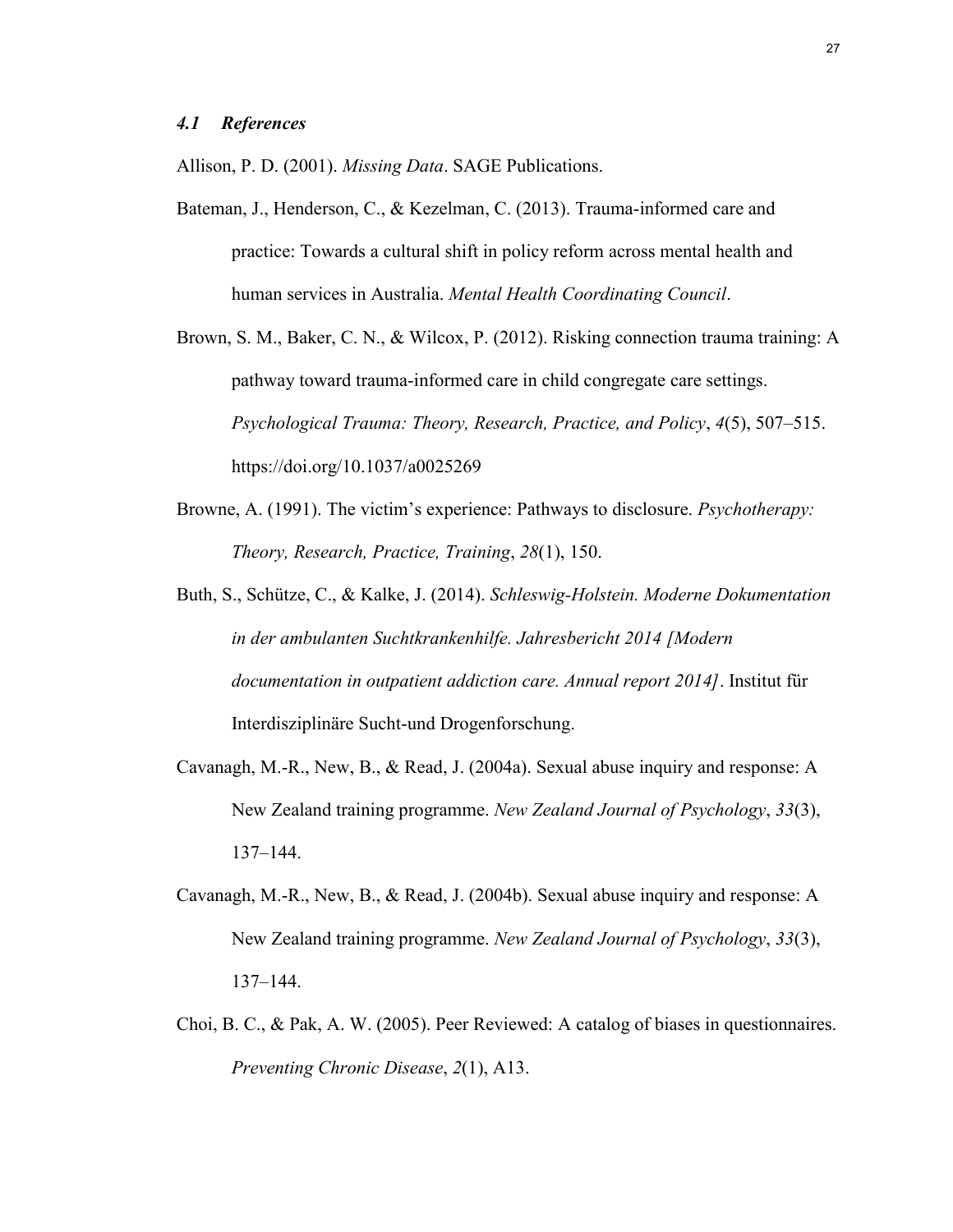- Courtois, C. A., & Gold, S. N. (2009). The need for inclusion of psychological trauma in the professional curriculum: A call to action. *Psychological Trauma: Theory, Research, Practice, and Policy*, *1*(1), 3–23. https://doi.org/10.1037/a0015224
- Currier, G. W., & Briere, J. (2000). Trauma orientation and detection of violence histories in the psychiatric emergency service. *The Journal of Nervous and Mental Disease*, *188*(9), 622–624.
- DHS. (2018). *Deutscher Kerndatensatz zur Dokumentation im Bereich der Suchtkrankenhilfe 3.0 [German Core Item Set for documentation in the field of addiction treatment]*. Hamm: German Centre for Addiction Issues.
- Donohoe, J. (2010). Uncovering sexual abuse: evaluation of the effectiveness of The Victims of Violence and Abuse Prevention Programme. *Journal of Psychiatric and Mental Health Nursing*, *17*(1), 9–18. https://doi.org/10.1111/j.1365- 2850.2009.01479.x
- Edmunds, J. M., Beidas, R. S., & Kendall, P. C. (2013). Dissemination and implementation of evidence-based practices: Training and consultation as implementation strategies. *Clinical Psychology: Science and Practice*, *20*(2), 152–165. https://doi.org/10.1111/cpsp.12031
- Evren, C., Kural, S., & Cakmak, D. (2006). Clinical correlates of childhood abuse and neglect in substance dependents. *Addictive Behaviors*, *31*(3), 475–485.
- Farley, M., Golding, J. M., Young, G., Mulligan, M., & Minkoff, J. R. (2004). Trauma history and relapse probability among patients seeking substance abuse treatment. *Journal of Substance Abuse Treatment*, *27*(2), 161–167. https://doi.org/10.1016/j.jsat.2004.06.006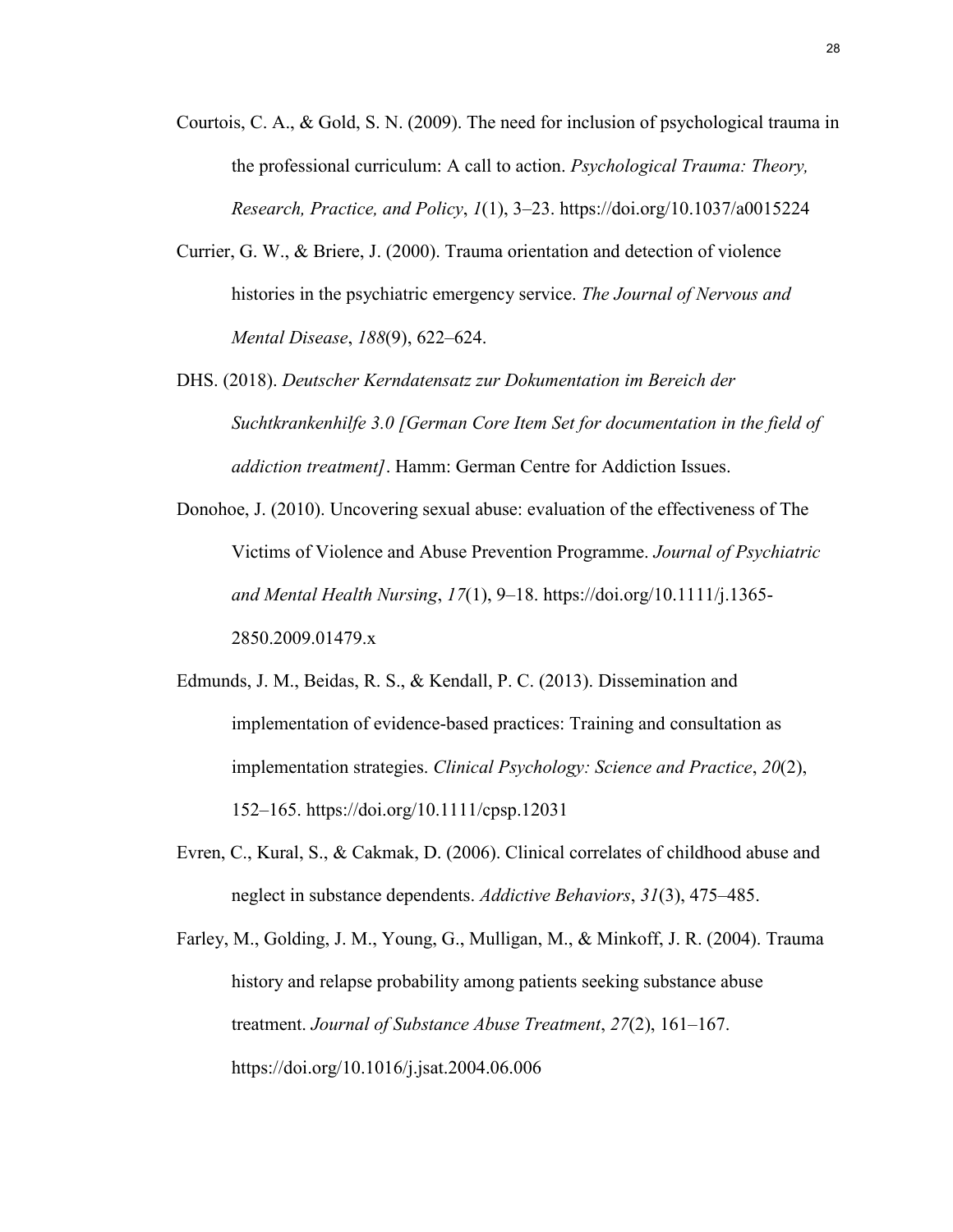- Feder, G., Davies, R. A., Baird, K., Dunne, D., Eldridge, S., Griffiths, C., … Sharp, D. (2011). Identification and Referral to Improve Safety (IRIS) of women experiencing domestic violence with a primary care training and support programme: A cluster randomised controlled trial. *Lancet*, *378*(9805), 1788– 1795. https://doi.org/10.1016/S0140-6736(11)61179-3
- Fixsen, D. L., Blase, K. A., Naoom, S. F., & Wallace, F. (2009). Core implementation components. *Research on Social Work Practice*, *19*(5), 531–540.
- Flay, B. R., Biglan, A., Boruch, R. F., Castro, F. G., Gottfredson, D., Kellam, S., … Ji, P. (2005). Standards of evidence: Criteria for efficacy, effectiveness and dissemination. *Prevention Science*, *6*(3), 151–175.
- Friedman, L. S., Samet, J. H., Roberts, M. S., Hudlin, M., & Hans, P. (1992). Inquiry about victimization experiences: A survey of patient preferences and physician practices. *Archives of Internal Medicine*, *152*(6), 1186–1190. https://doi.org/10.1001/archinte.1992.00400180056008
- Glisson, C., Landsverk, J., Schoenwald, S., Kelleher, K., Hoagwood, K. E., Mayberg, S., … others. (2008). Assessing the organizational social context (OSC) of mental health services: Implications for research and practice. *Administration and Policy in Mental Health and Mental Health Services Research*, *35*(1–2), 98– 113. https://doi.org/10.1007/s10488-007-0148-5
- Huang, M.-C., Schwandt, M. L., Ramchandani, V. A., George, D. T., & Heilig, M. (2012). Impact of multiple types of childhood trauma exposure on risk of psychiatric comorbidity among alcoholic inpatients. *Alcoholism, Clinical and Experimental Research*, *36*(6), 598–606. https://doi.org/10.1111/j.1530-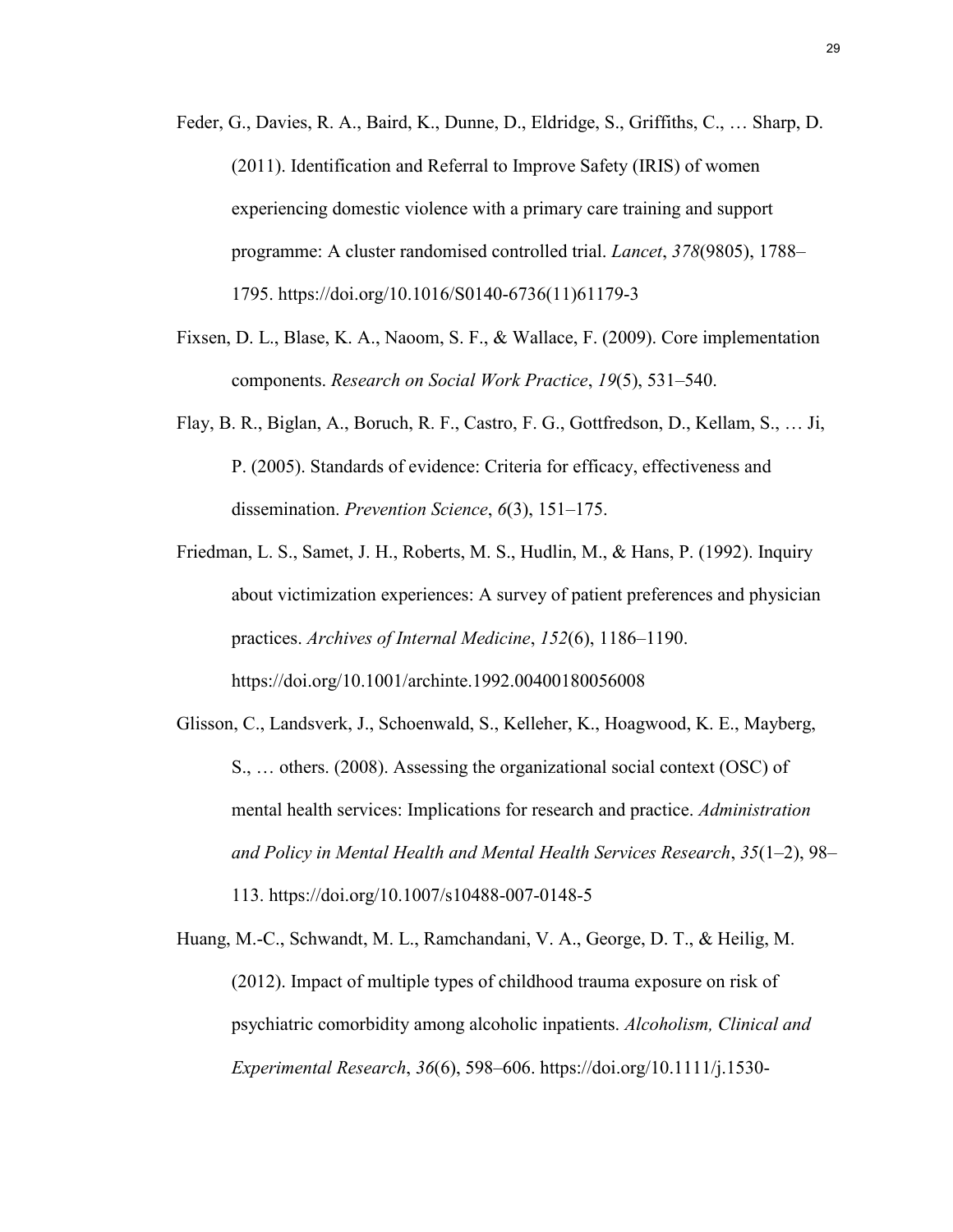0277.2011.01695.x

Kamper, S. J., Maher, C. G., & Mackay, G. (2009). Global rating of change scales: A review of strengths and weaknesses and considerations for design. *The Journal of Manual & Manipulative Therapy*, *17*(3), 163–170. https://doi.org/10.1179/jmt.2009.17.3.163

Kendler, K. S., Bulik, C. M., Silberg, J., Hettema, J. M., Myers, J., & Prescott, C. A. (2000). Childhood sexual abuse and adult psychiatric and substance use disorders in women: An epidemiological and cotwin control analysis. *Archives of General Psychiatry*, *57*(10), 953–959.

https://doi.org/10.1001/archpsyc.57.10.953

- Kessler, R. C., Crum, R. M., Warner, L. A., Nelson, C. B., Schulenberg, J., & Anthony, J. C. (1997). Lifetime co-occurrence of DSM-III-R alcohol abuse and dependence with other psychiatric disorders in the National Comorbidity Survey. *Archives of General Psychiatry*, *54*(4), 313–321.
- Levin, F. R., Owen, P., Stinchfield, R., Rabinowitz, E., & Pace, N. (1999). Use of standardized patients to evaluate the physicians in residence program: A substance abuse training approach. *Journal of Addictive Diseases*, *18*(2), 39–50. https://doi.org/10.1300/J069v18n02\_04
- Lothian, J., & Read, J. (2002). Asking about abuse during mental health assessments: Clients' views and experiences. *New Zealand Journal of Psychology*, *31*(2), 98– 103.
- Lotzin, A., Buth, S., Sehner, S., Hiller, P., Martens, M., Pawils, S., … Schäfer, I. (2018). 'Learning how to ask': Effectiveness of a training for trauma inquiry and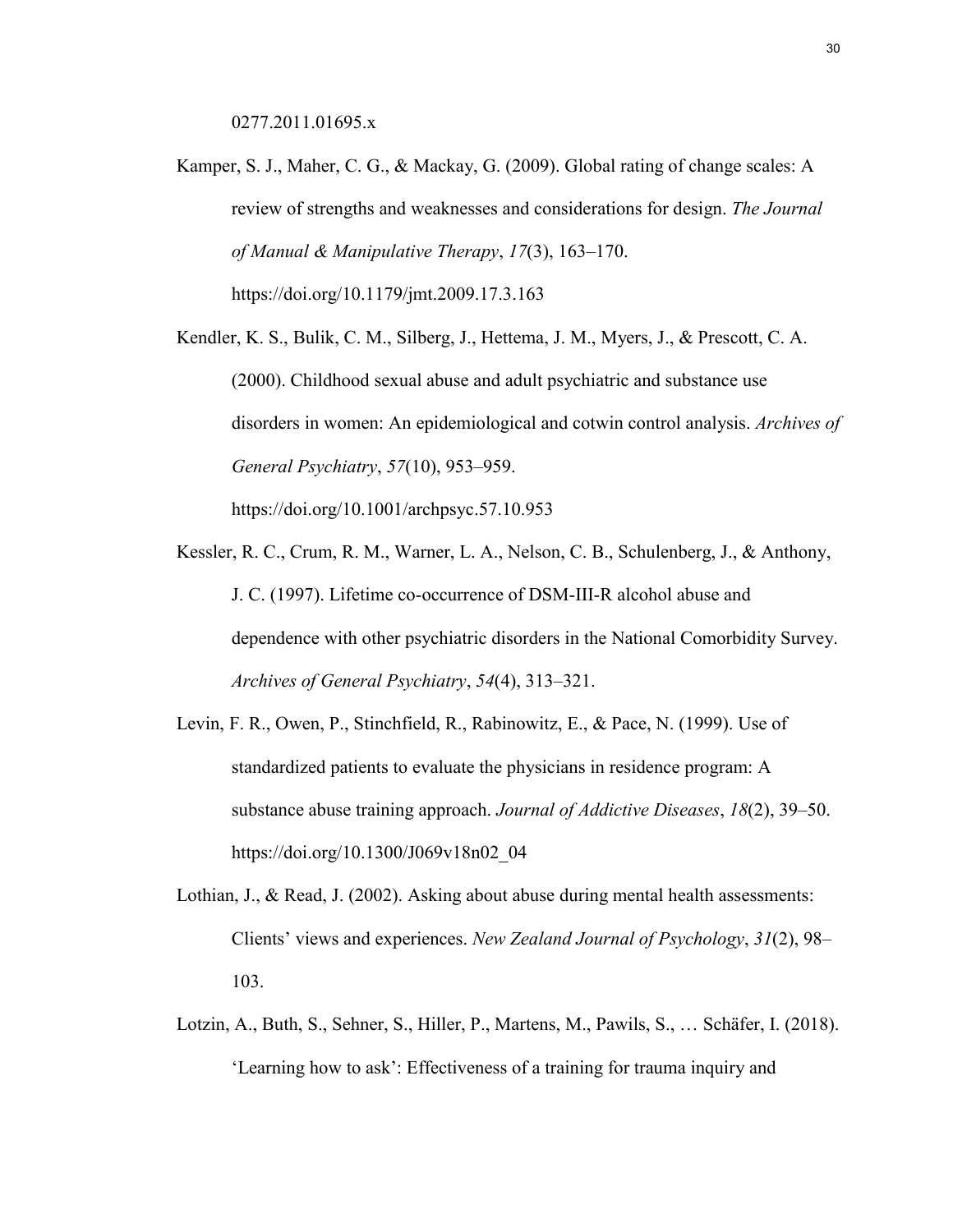response in substance use disorder healthcare professionals. *Psychological Trauma: Theory, Research, Practice, and Policy, 10*(2):229-238. *https://doi.org/10.1037*/tra0000269

Lown, A. E., Nayak, M. B., Korcha, R. A., & Greenfield, T. K. (2011). Child physical and sexual abuse: A comprehensive look at alcohol consumption patterns, consequences, and dependence from the National Alcohol Survey. *Alcoholism: Clinical and Experimental Research*, *35*(2), 317–325. https://doi.org/10.1111/j.1530-0277.2010.01347.x

Martens, M. S., & Neumann-Runde, E. (2014). Suchthilfe in Hamburg – Statusbericht 2014 der Hamburger Basisdokumentation in der ambulanten Suchthilfe [Addiction care in Hamburg - Status report 2014 of the Hamburg Basic documentation in outpatient addiction care]. Hamburg: *BADO e.V*.

- Rakovshik, S. G., McManus, F., Vazquez-Montes, M., Muse, K., & Ougrin, D. (2016). Is supervision necessary? Examining the effects of internet-based CBT training with and without supervision. *Journal of Consulting and Clinical Psychology*, *84*(3), 191–199. https://doi.org/10.1037/ccp0000079
- Read, J., Hammersley, P., & Rudegeair, T. (2007). Why, when and how to ask about childhood abuse. *Advances in Psychiatric Treatment*, *13*(2), 101–110. https://doi.org/10.1192/apt.bp.106.002840
- Read, J., Harper, D., Tucker, I., & Kennedy, A. (2018). Do adult mental health services identify child abuse and neglect? A systematic review. *International Journal of Mental Health Nursing*, *27*(1), 7–19. https://doi.org/10.1111/inm.12369

Read, J., McGregor, K., Coggan, C., & Thomas, D. R. (2006). Mental health services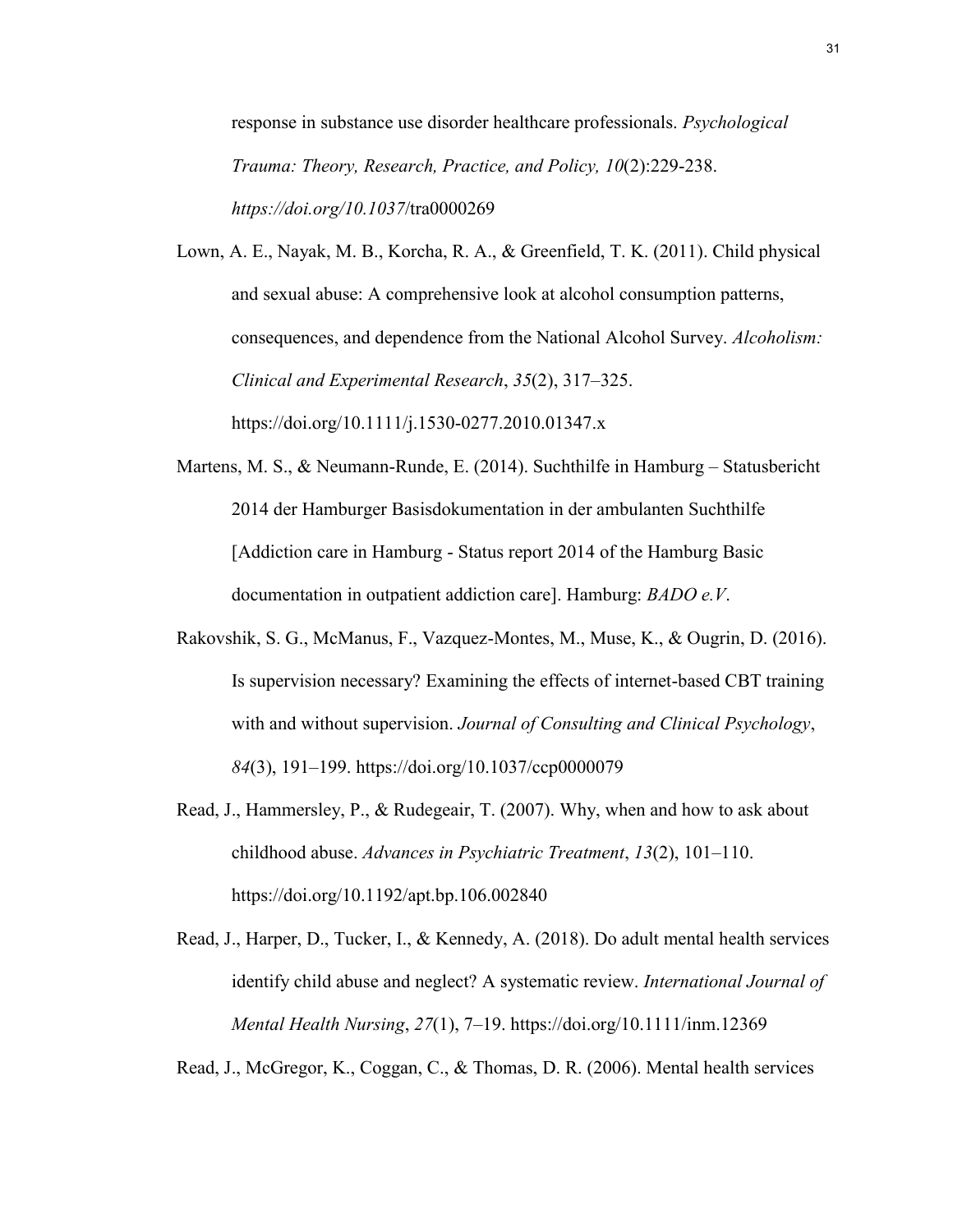and sexual abuse: The need for staff training. *Journal of Trauma & Dissociation*, *7*(1), 33–50. https://doi.org/10.1300/J229v07n01\_04

- Rosenkranz, S. E., Muller, R. T., & Henderson, J. L. (2014). The role of complex PTSD in mediating childhood maltreatment and substance abuse severity among youth seeking substance abuse treatment. *Psychological Trauma: Theory, Research, Practice, and Policy*, *6*(1), 25–33. https://doi.org/10.1037/a0031920
- Rosner, R., Henkel, C., Ginkel, K., & Mestel, R. (2015). Was passiert nach der stationären Stabilisierung mit komplex traumatisierten PTB-Patientinnen? [What happens after inpatient stabilization with CPTSD patients?]. *Zeitschrift für Psychiatrie, Psychologie und Psychotherapie*, *58*, 127–135. https://doi.org/10.1024/1661-4747/a000017
- Salyers, M. P., Evans, L. J., Bond, G. R., & Meyer, P. S. (2004). Barriers to assessment and treatment of posttraumatic stress disorder and other trauma-related problems in people with severe mental illness: Clinician perspectives. *Community Mental Health Journal*, *40*(1), 17–31.

https://doi.org/10.1023/B:COMH.0000015215.45696.5f

SAMSHA. (2014). *Trauma-informed care in behavioral health services. Treatment improvement protocol (TIP) Series 57*. Retrieved from https://www.google.de/search?q=Trauma-Informed+Care+in+Behavioral+Health+Services.+Treatment+Improvement+Pro tocol+%28TIP%29+Series+57&ie=utf-8&oe=utf-8&client=firefox-bab&gfe\_rd=cr&dcr=0&ei=Gd3IWo-0N4aq8weQy77oBQ

Schäfer, I., Verthein, U., Oechsler, H., Deneke, C., Riedel-Heller, S., & Martens, M.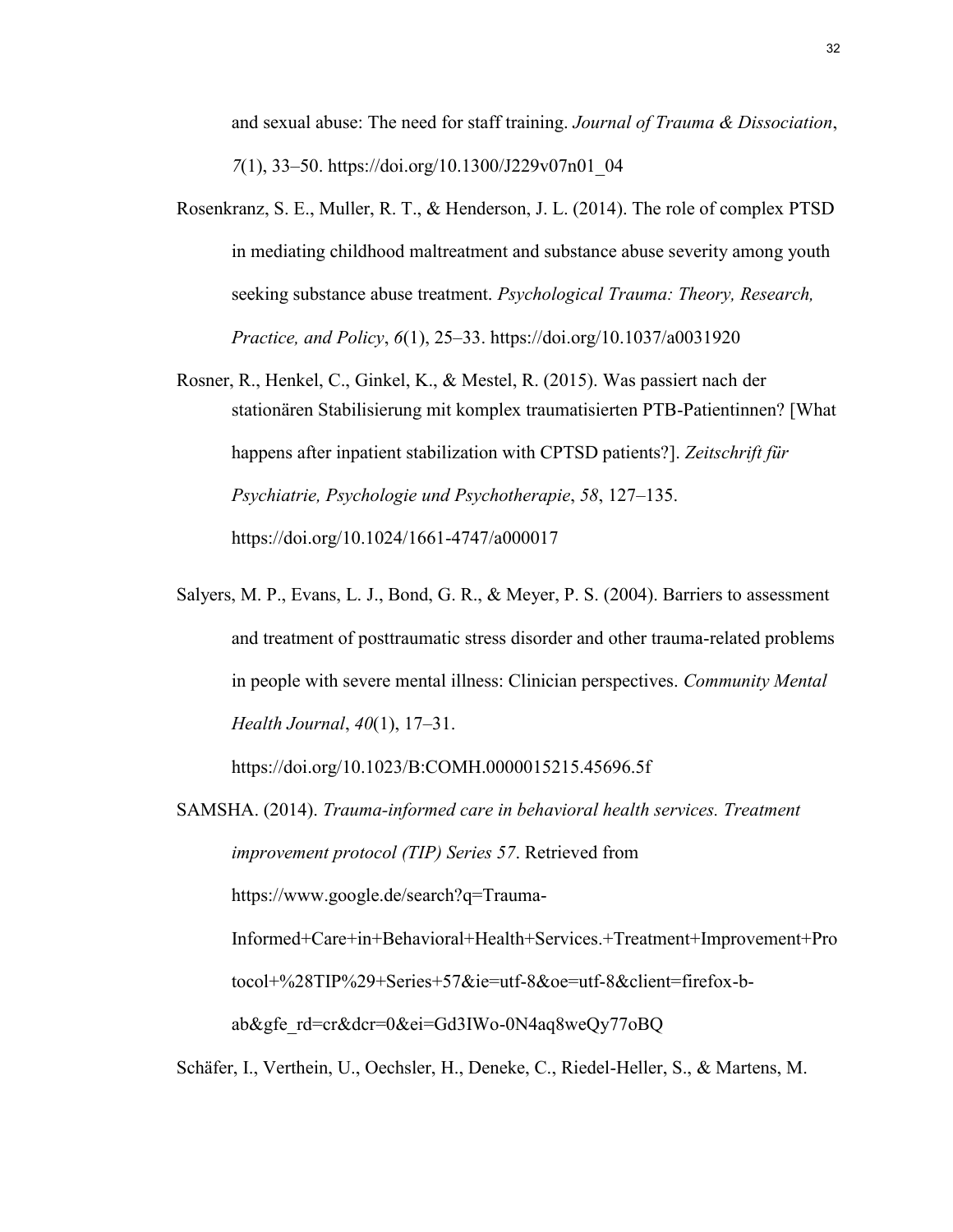(2009). What are the needs of alcohol dependent patients with a history of sexual violence? A case-register study in a metropolitan region. *Drug and Alcohol Dependence*, *105*(1), 118–125.

- Scheidell, J. D., Quinn, K., McGorray, S. P., Frueh, B. C., Beharie, N. N., Cottler, L. B., & Khan, M. R. (2017). Childhood traumatic experiences and the association with marijuana and cocaine use in adolescence through adulthood. *Addiction*, *113*(1), 44–56. https://doi.org/10.1111/add.13921
- Simpson, T. L., & Miller, W. R. (2002). Concomitance between childhood sexual and physical abuse and substance use problems: A review. *Clinical Psychology Review*, *22*(1), 27–77. https://doi.org/10.1016/S0272-7358(00)00088-X
- Stoltenborgh, M., Bakermans-Kranenburg, M. J., Alink, L. R., & van IJzendoorn, M. H. (2015). The prevalence of child maltreatment across the globe: Review of a series of meta-analyses. *Child Abuse Review*, *24*(1), 37–50.
- Sugg, N. K., & Inui, T. (1992). Primary care physicians' response to domestic violence: Opening Pandora's box. *Journal of the American Medical Association*, *267*(23), 3157–3160. https://doi.org/10.1001/jama.1992.03480230049026
- Thompson, M. P., & Kingree, J. B. (1998). The frequency and impact of violent trauma among pregnant substance abusers. *Addictive Behaviors*, *23*(2), 257–262.
- Van de Mortel, T. F. (2008). Faking it: social desirability response bias in self-report research. *Australian Journal of Advanced Nursing*, *25*(4), 40–48.
- Von Hippel, P. T. (2007). 4. Regression with missing Ys: An improved strategy for analyzing multiply imputed data. *Sociological Methodology*, *37*, 83–117.

Walitzer, K. S., & Dearing, R. L. (2006). Gender differences in alcohol and substance